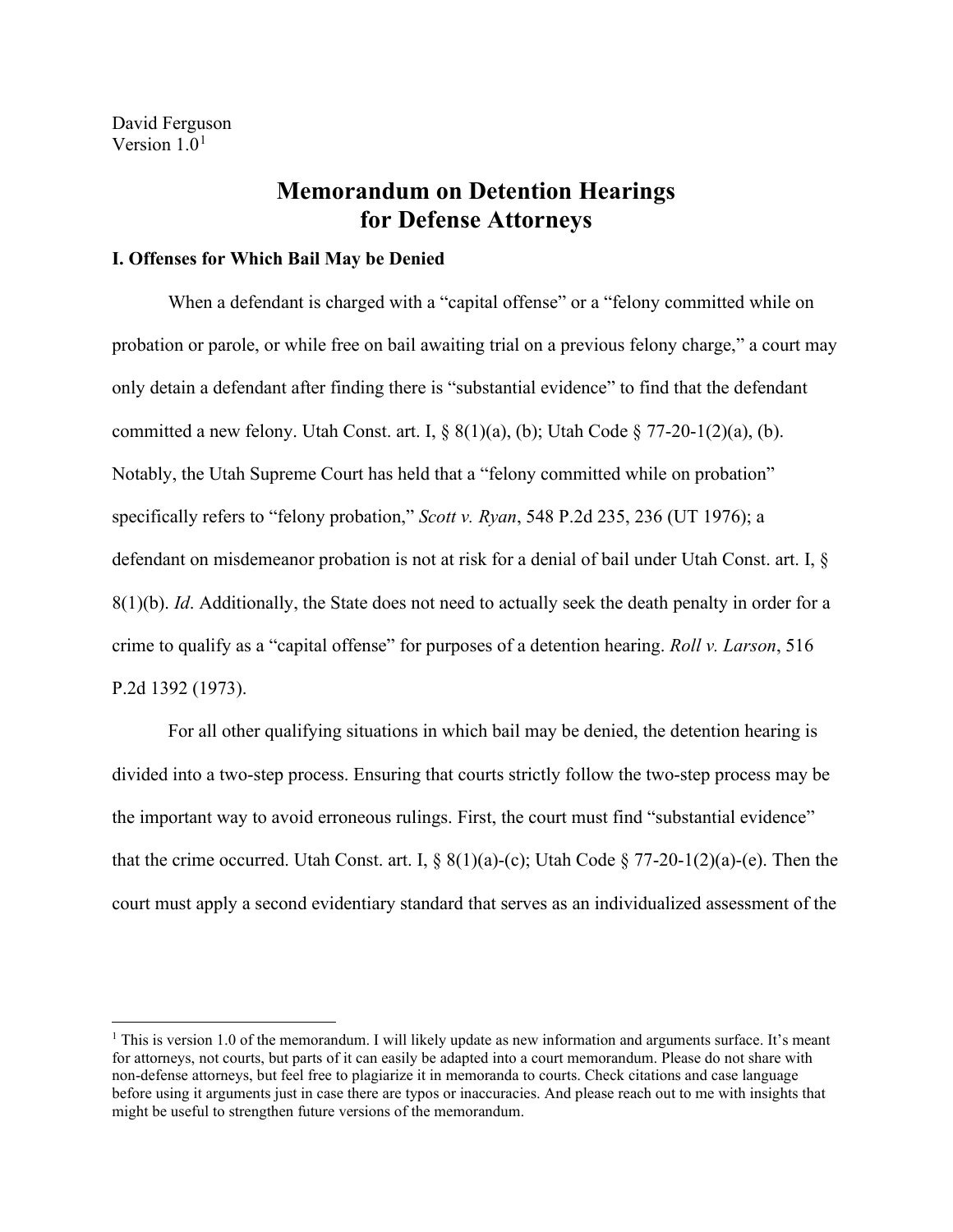defendant's eligibility for release. The criteria for that assessment differs slightly depending on the crime charged.

If there is substantial evidence to believe that the defendant committed a felony (i.e., any felony), the court must also find "by clear and convincing evidence that the individual would constitute a substantial danger to any other individual or to the community, or is likely to flee the jurisdiction of the court, if released on bail." Utah Code  $\S 77-20-1(2)(c)$ .

As an alternative avenue to detention, if there is substantial evidence to believe that the defendant committed a felony the court must find "by clear and convincing evidence that the individual violated a material condition of release while previously on bail." Utah Code § 77-20-  $1(2)(d)$ .

As an aside, section (2)(d) might be open to a constitutional challenge, possibly on an asapplied basis. Utah Const. art. I,  $\S 8(1)(c)$  authorizes the legislature to designate any crime as one for which bail may be denied so long as there is "substantial evidence to support the charge and the court finds by clear and convincing evidence that the person would constitute a substantial danger to any other person or to the community or is likely to flee the jurisdiction of the court if released on bail." That language is clearly reflected in Utah Code  $\S$  77-20-1(2)(c) above. It does not authorize the legislature to change the standard from "clear and convincing evidence" that the person poses a "substantial danger" to others or is "likely to flee" to "clear and convincing evidence" that the defendant "violated a material condition of release while previously on bail." Although a material condition of release may create a "change of circumstance" for which a court may revisit pretrial detention, Utah R. Crim. P. 7(c)(3), it's conceivable that a defendant violates a "material condition of release" that does not furnish evidence that the defendant poses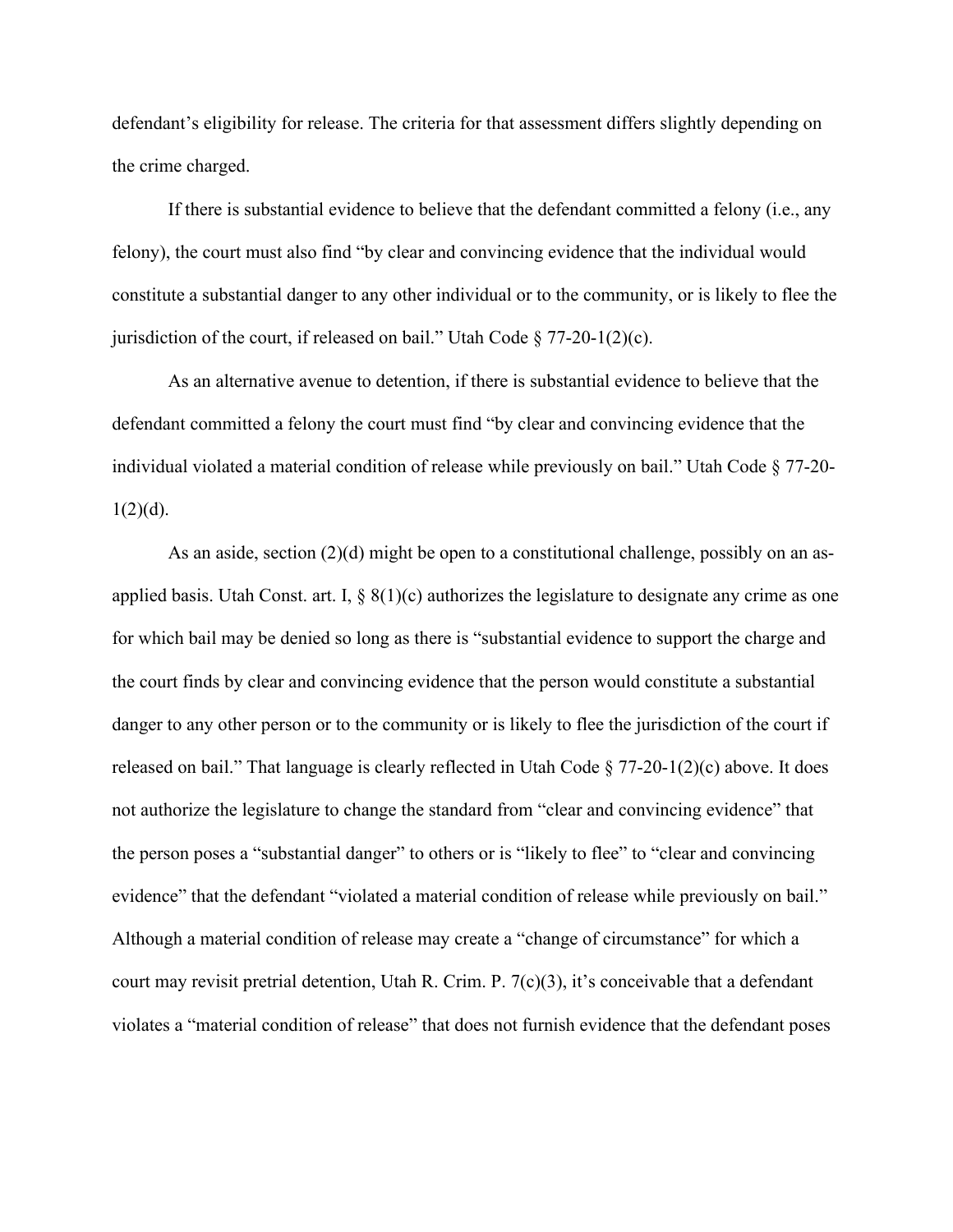a "substantial danger" or is "likely to flee." An example may be that the court orders a defendant to submit to random drug tests which the defendant fails to do.

Finally, if there is substantial evidence to believe that the defendant committed a crime of domestic violence, the court must also find "by clear and convincing evidence, that the individual would constitute a substantial danger to an alleged victim of domestic violence if released on bail." Utah Code  $\S 77-20-1(2)(e)$ . Here too the legislature has somewhat stepped outside of its authorization under Utah Const. art. I,  $\S 8(1)(c)$ . Note that the clear and convincing standard for domestic violence is only tied to "a substantial danger to an alleged victim of domestic violence," and not to the possibility of the defendant fleeing the jurisdiction or causing a danger to other members of the community. In other words, the legislature has more narrowly tailored a court's "clear and convincing" findings than the Constitution permits. Because the legislative deviation is helpful to defendants, the question of its constitutionality is not addressed here.

## **II. What Rights Does a Defendant Have at a Detention Hearing?**

A defendant's rights in detention hearings flows from Utah Code § 77-20-1(11), Utah Const. art. I, § 8, and Due Process as elucidated through caselaw.

### **A. Adequate Notice**

"A fundamental guarantee of due process is the right to notice. Before a right of property or other important interest is foreclosed as a result of state action, reasonable notice must be afforded." *In re Adoption of BY*, 2015 UT 67, ¶ 18 (*citing Mathews v. Eldridge*, 424 U.S. 319, 348, 96 S.Ct. 893, 47 L.Ed.2d 18 (1976)). Adequate notice must do more than merely notify a person of the nature of hearing in which their right may be affected: "Part of the function of notice is to give the charged party a chance to marshal the facts in his defense and to clarify what the charges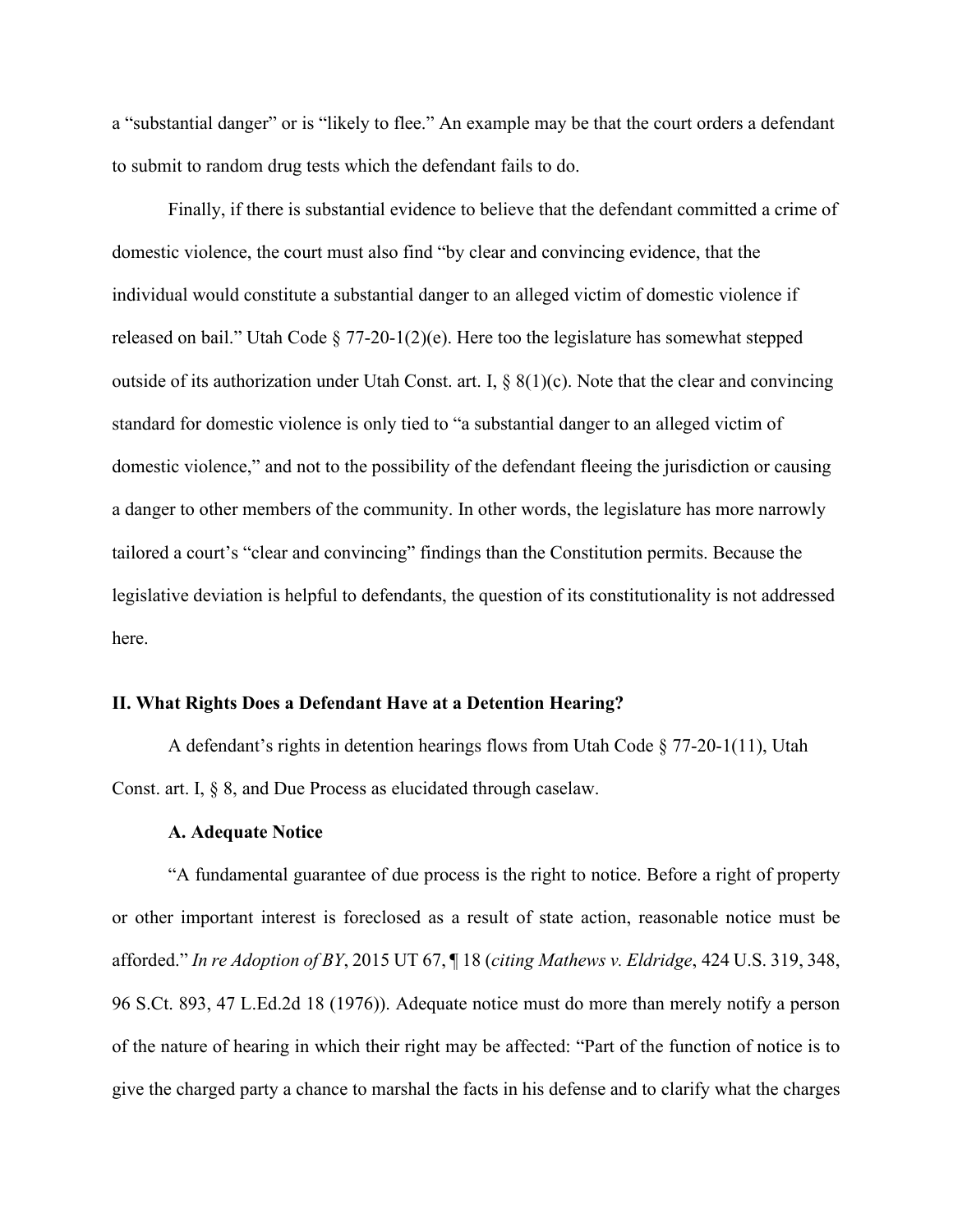are, in fact." *Wolff v. McDonald*, 418 U.S. 539, 563-64 (1974) (discussing the requirements for constitutionally adequate notice in parole revocation proceedings); *see also State v. Kastanis*, 848 P.2d 673, 675 (Utah 1993) (requiring that a defendant be "given adequate notice to prepare for" detention hearings.). Sufficient notice for important hearings must also be given in writing and at least 24 hours before a hearing. *Wolff v. McDonald*, at 563-64. An order or judgment rendered without adequate notice is grounds to make the decision void. *Id*.; *see also Hegbloom*, 2014 UT App 213,  $\P$  21 ("Had [the defendant] lacked notice of the protective-order proceeding, we might well agree that the resulting order was void.").

Although not solely a matter of notice, the court may not detain the defendant pending a detention hearing unless the prosecutor's motion (1) "states a reasonable case for detention," and (2) explains why "detaining the defendant until after the motion is heard is in the interest of justice and public safety." Utah Code  $\S 77-20-1(3)(c)(ii)$ .

### **B. The Right to Counsel**

The right to counsel at a detention hearing is noted directly in statute. Utah Code § 77-20- 1(6)(c); *see also Rothgery v. Gillespie Cty., Tex.*, 554 U.S. 191, 199 (2008).

#### **C. A Prompt Hearing**

Utah Code  $\S 77-20-1(6)(b)$  requires that after a detention motion is filed, the court must schedule the hearing "as soon as practicable." Other jurisdictions have given more concrete directions. Helpfully, in February 2020, The National Center for State Courts published a white paper surveying five specific jurisdictions who have created detailed pretrial detention reforms. *Pretrial Preventative Detention*, NCSC, https://nvcourts.gov/AOC/Committees\_and\_Commissio ns/Evidence/Documents/Reports\_and\_Studies/Pretrial\_Preventive\_Detention\_White\_Paper\_4\_2 4\_2020/ (February 2020). These five jurisdictions—California, New Jersey, New Mexico,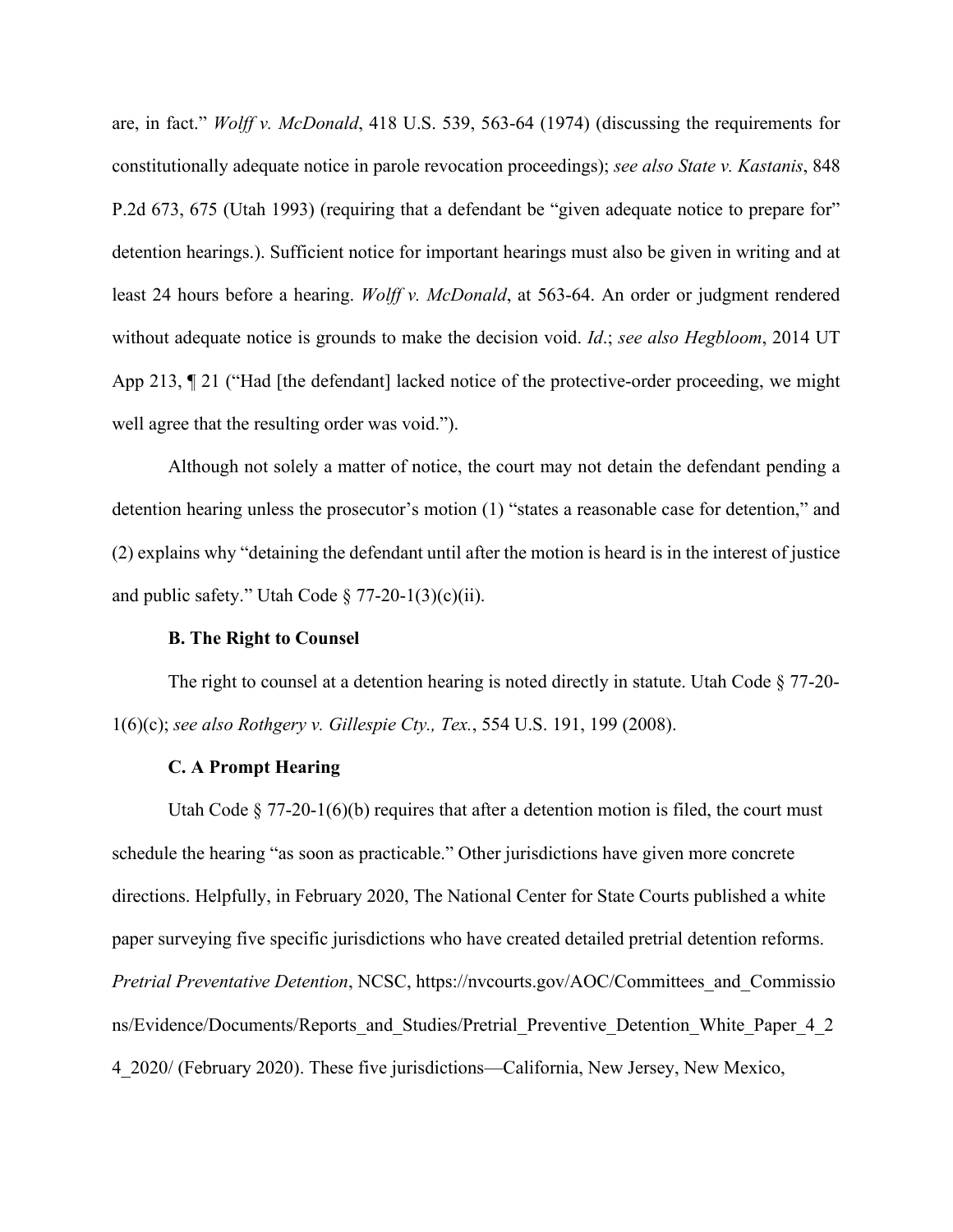Arizona, and the District of Columbia—were surveyed for their robust statutory and rule requirements as models for Nevada to follow as it develops its pretrial detention reforms. *Id*. at 4.

In California, a pretrial detention hearing must be held within three days of the detention motion's filing. Cal. Penal Code § 1320.19(a) With good cause the prosecutor may receive up to three days for a continuance. *Id*. Same goes for New Jersey, also allowing the prosecutor up to three days. N.J. R. CR. R.  $3:4A(b)(1)$ . New Mexico requires that it be held within five days of the prosecutor's motion. NM R DIST CT RCRP 5-409 $(F)(1)(a)$ . The prosecutor may receive a three-day extension either for extraordinary circumstances or if the preliminary hearing can also be done within three days of the extension. *Id*. at (b). Arizona also requires that the hearing be held within five days of the prosecutor's motion, allowing for only a 24-hour continuance for the prosecution if good cause is shown; if the motion is made orally at the Initial Appearance, the detention hearing must be held within 24 hours of the oral motion. AZ ST  $\S$  13-3961(E). In the District of Columbia, the detention hearing must be heard at the Initial Appearance, but the prosecution can receive up to a three-day continuance with good cause shown. D.C. Code Ann. § 23-1322 (d)(1). All of the above jurisdictions also allow for defense to request a continuance with varying limitations.

# **D. An Opportunity to Present Evidence and Make Oral Arguments**

Utah Code  $\S 77-20-1(6)(d)$  requires that "both parties" be given "the opportunity to make argument and to present relevant evidence at the detention hearing." A meaningful hearing typically requires the opportunity for an oral presentation, *Goldberg v. Kelly*, 397 U.S. 254, 269 (1970) (finding that written submissions "do not permit the recipient to mold his argument to the issues of the decision maker . . .").

#### **E. The Right of Discovery**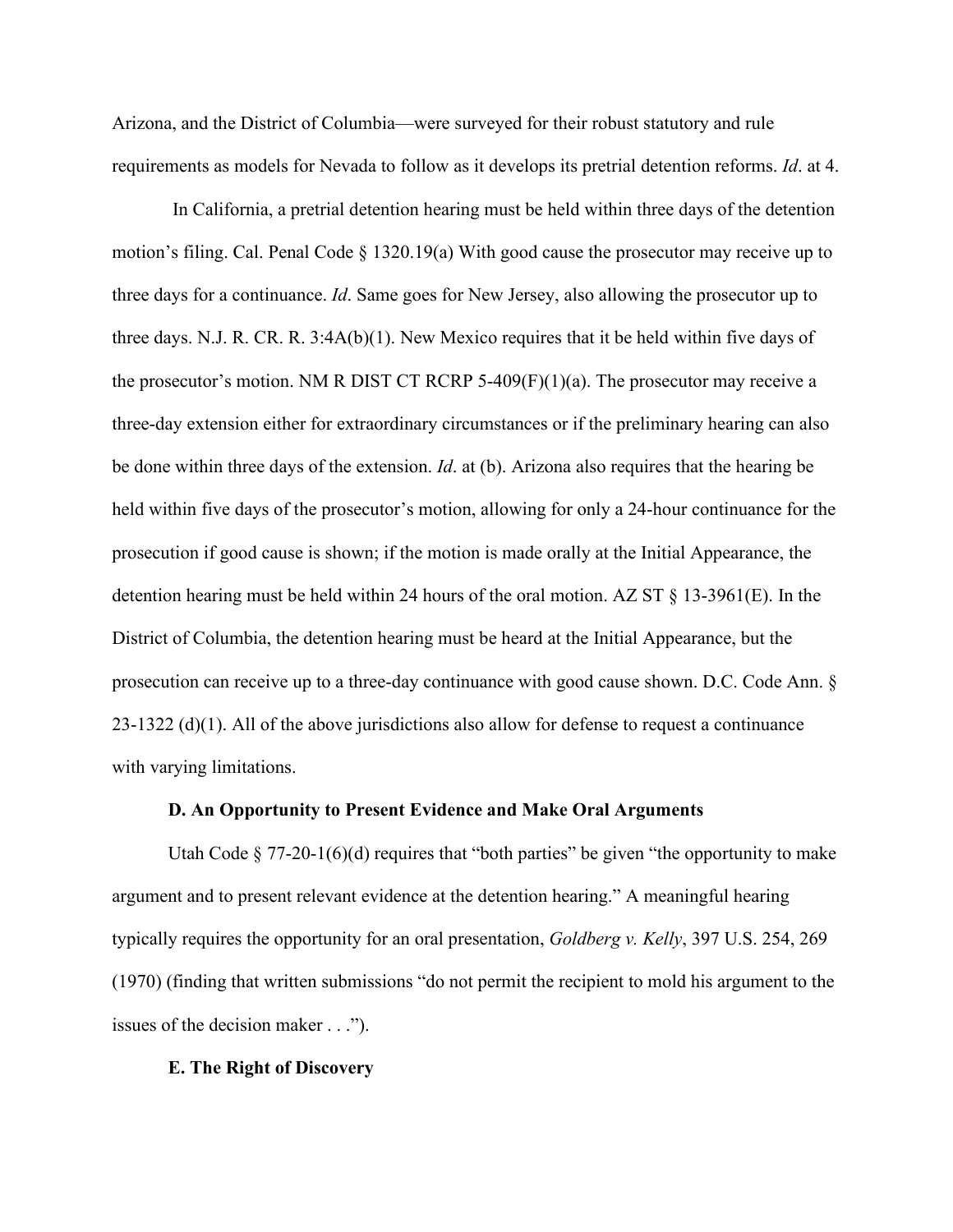Utah Code § 77-20-1 states nothing about a prosecutor's discovery obligations prior to detention hearings. And neither U. R. Crim. P. 7 nor rule 16 have been updated to specifically address discovery before detention hearings. Rule 16 does, however, state "The prosecutor shall make all disclosures as soon as practicable following the filing of charges. . .".

Other jurisdictions have created more detailed requirements. They are instructive because the right to an evidentiary means, under due process, a right to a meaningful hearing. More broadly, the right to a meaningful hearing includes the right to disclosures of evidence intended to be used at that hearing. *Greene v. McElroy*, 360 U.S. 474, 496 (1959), *quoted with approval in Goldberg v. Kelly*, 397 U.S. 254, 270 (1970). The Supreme Court specifically noted:

Certain principles have remained relatively immutable in our jurisprudence. One of these is that where governmental action seriously injures an individual, and the reasonableness of the action depends on fact findings, the evidence used to prove the Government's case must be disclosed to the individual so that he has an opportunity to show that it is untrue.

The rules in other jurisdictions are instructive to the degree that they set the standard for what a meaningful hearing must be under a standard of "fundamental fairness." *See State v. Tiedemann*, 2007 UT 49, ¶ 44 (noting that "fundamental fairness" is at the heart of due process under Utah Const. art. I, § 7).

Looking again to the same jurisdictions in section C. *supra*: California is silent on a prosecutor's discovery obligations. Cal. Penal Code § 1320.19. However, New Jersey requires disclosures 24 hours in advance of the hearing all evidence it intends to introduce and all exculpatory evidence. N.J. R. CR. R.  $3:4A(b)(1); 3:4-2$ . New Mexico has the same requirements as New Jersey but allows for additional evidence to be presented after the deadline if the evidence is discovered after the deadline. NM R DIST CT RCRP 5-409(F)(2).

Arizona has nothing on disclosures in its statute for detention hearings, but it does state, "Testimony of the person charged that is given during the hearing shall not be admissible on the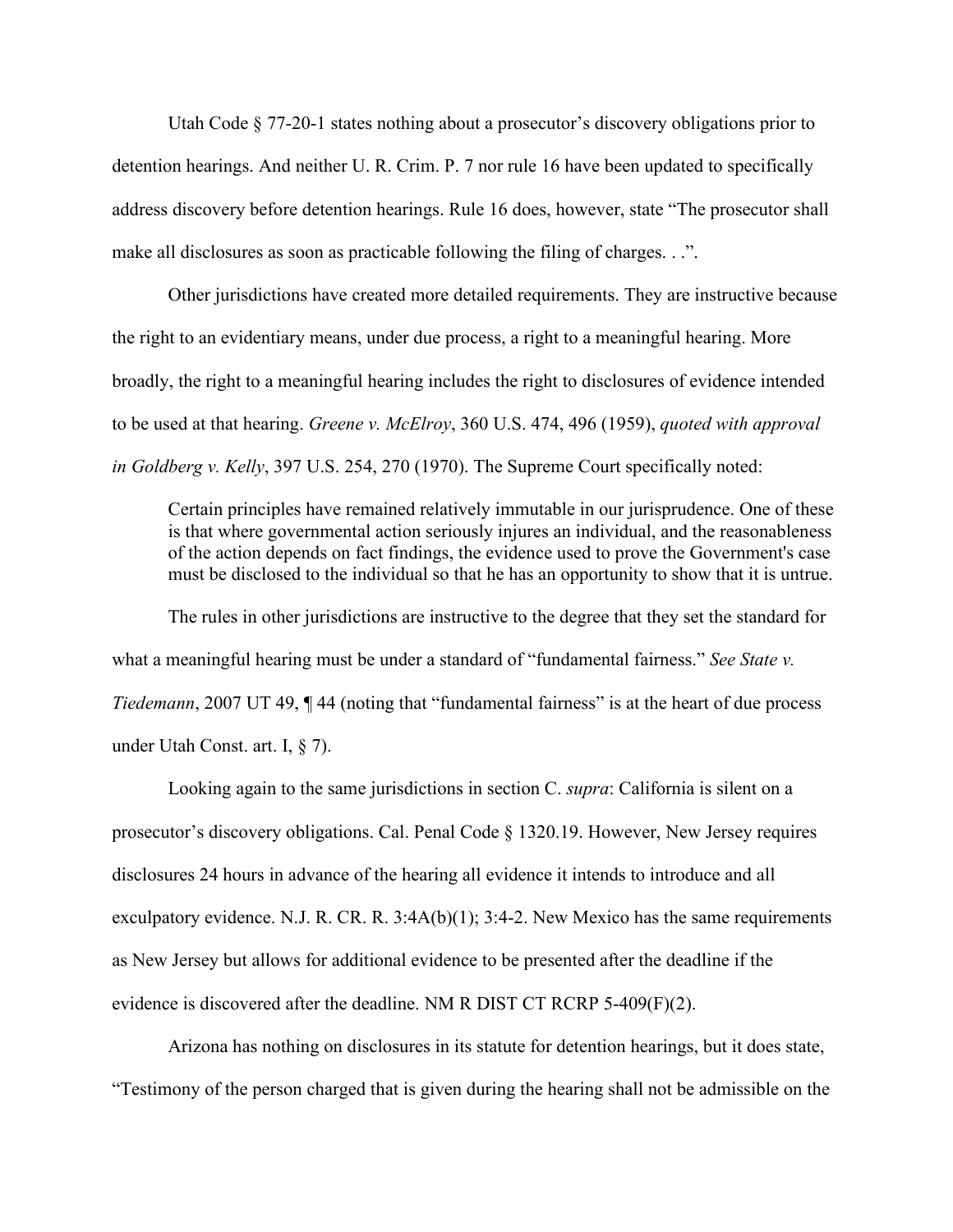issue of guilt in any subsequent judicial proceeding," which lessens the potential harm of not being given the prosecutor's discovery. AZ ST  $\S$  13-3961(E).

For the District of Columbia, the Jencks Act applies, requiring the government to disclose all "Jencks Act statements" prior to the hearing unless there is good cause not to. D.C. Super. Ct. R. Crim. P. 46; 26.2

## **F. Cross-Examination of the State's Witnesses**

It doesn't appear that the State must present witnesses for live testimony at detention hearings. As discussed below, there is probably no right to confrontation at detention hearings, and the State is constitutionally authorized to use reliable hearsay. The Utah Rules of Evidence once governed detention hearings, *see Chynoweth v. Larson*, 527 P.2d 1081 (Utah 1977), but no longer do. Utah R. Evid. 1101. In *Chynoweth*, the Utah Supreme Court noted a right to crossexamine witnesses at detention hearings. 527 P.2d at 1082. However, it's unclear whether *Chynoweth* binds that right to detention hearings as a matter of constitutional right or as an extension of the rules of evidence that once applied to the hearings. Cases on related circumstances help to clarify the issue.

The right to cross-examine witnesses is part and parcel to due process. *See Goldberg v. Kelly*, 397 U.S. 254, 269 (1970) ("In almost every setting where important decisions turn on questions of fact, due process requires an opportunity to confront and cross-examine adverse witnesses."). That right applies in both parole revocation proceedings, *Morrissey v. Brewer*, 408 U.S. 471, 489 (1972), and probation revocation proceedings. *Layton City v. Peronek*, 803 P.2d 1294, 1299 (UT App 1990) (citing *Morrissey v. Brewer,* 408 U.S. 471, 489 (1972).

So it appears that the right to cross-examine witnesses applies to detention hearings even though there is not a right to confrontation (see below). The most probable implication is that if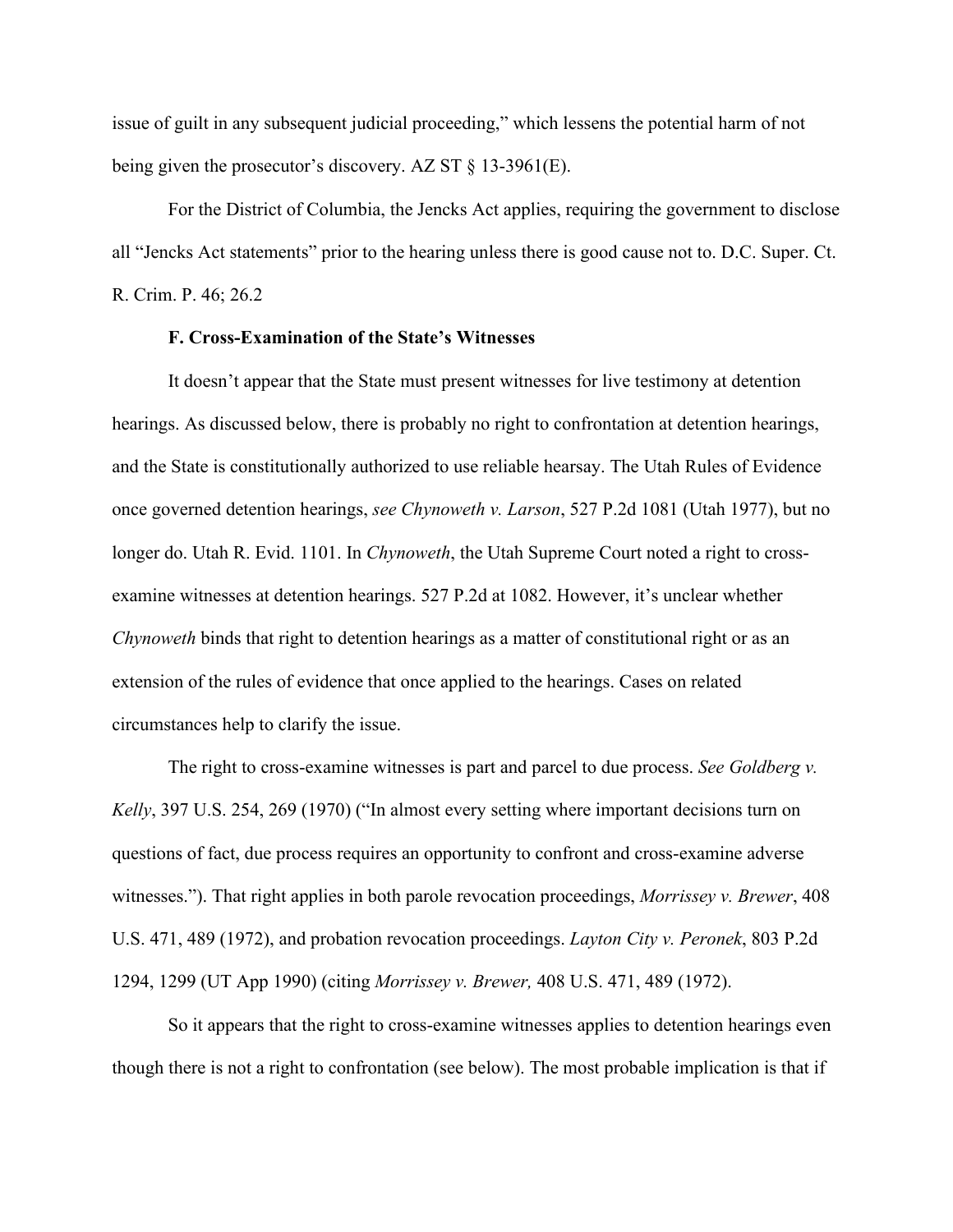the State presents witnesses, then the defense has a right to cross-examine them. If no witnesses are presented, then the right of cross-examination does not create a requirement to have witnesses be present.

# **G. Sufficient Findings**

As a matter of due process a decisionmaker must make findings and the conclusion of an evidentiary hearing. *Goldberg v. Kelly*, 397 U.S. 254, 269 (1970). For findings to be adequate, they must "state the reasons for [the] determination and indicate the evidence [relied] on." *Id*. at 271. Inadequate findings on the record may void an order. *Wichita R. & Light Co. v. Pub. Utilities Comm'n of the State of Kan.*, 260 U.S. 48, 58 (1922); *State v. Vigil*, 815 P. 2d 1296, 1300-01 (Utah Ct. App. 1991). They allow the defendant an opportunity to assess whether the decision was just. *Gagnon v. Scarpelli*, 411 U.S. 778, 785 (1973). They make review of the court's decision for deficiencies significantly easier.

Citing to a federal statute on detention but otherwise analyzing the right to bail on constitutional grounds, the United States Supreme Court noted that if a judicial officer denies release, "he must state his findings of fact in writing" and "support his conclusion with clear and convincing evidence." *United States v. Salerno*, 481 U.S. 739, 742 (1987).

In *Brill v. Gulch*, the Oklahoma Court of Criminal Appeals found that federal due process required specific findings as indicated in *Salerno*, reversing a detention order for insufficient findings. 965 P.2d 404, 405–06 (OK CR 1998), *as corrected* (Sept. 23, 1998). They noted:

The order of the District Court does not meet the above requirements as it merely denies Petitioner bail finding only that Petitioner "is a flight risk" and "poses a threat to the community" without any substantiating facts. In addition, the order does not make any findings to establish that there are not any conditions of release that would assure the safety of the community.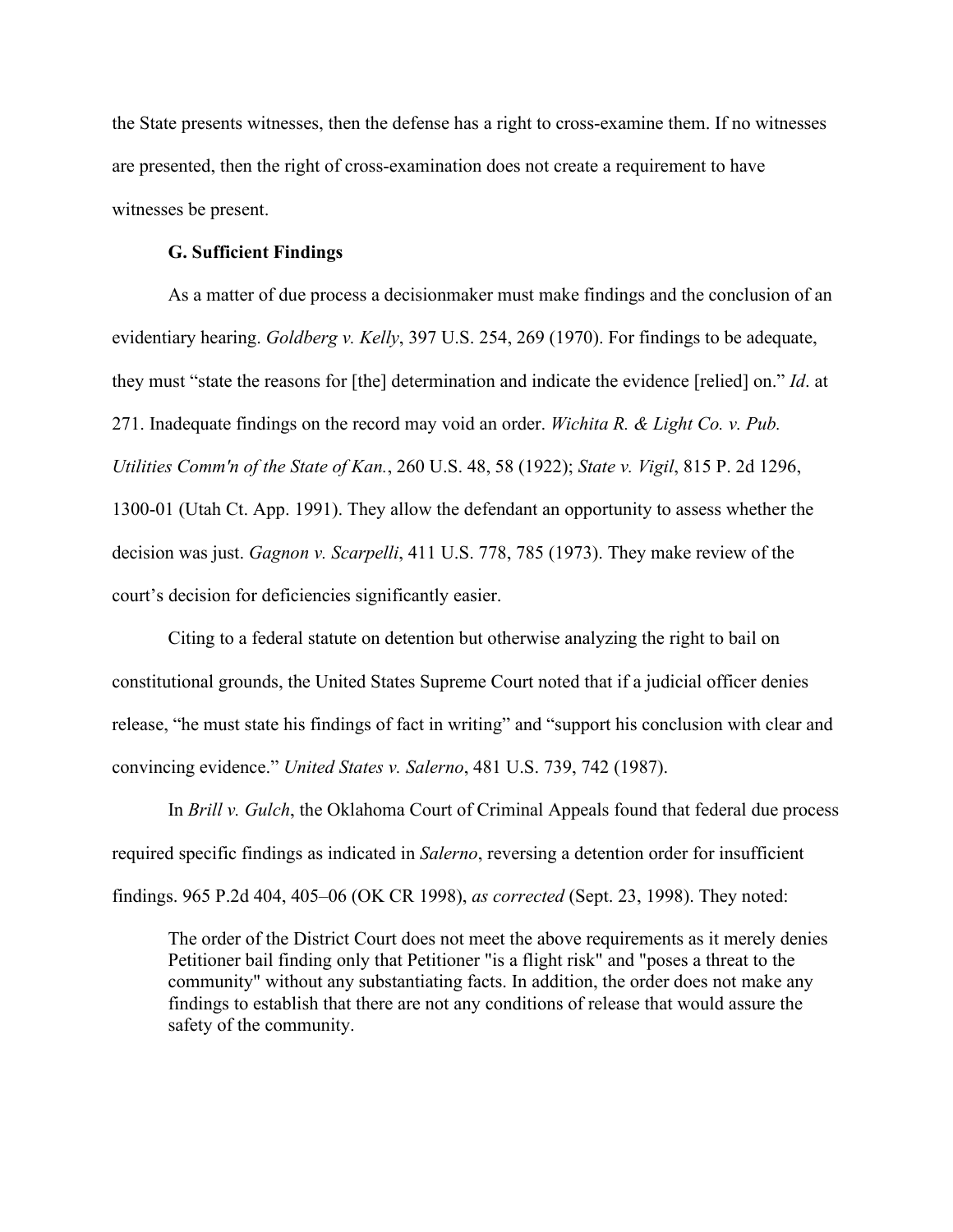*Id*. at 409. The Court of Criminal Appeals remanded the case so that the district court would make adequate findings. *Id*. Similarly, the Massachusetts Supreme Court held that a judge's findings to deny bail must include a "particularized statement as to why no less restrictive condition will suffice" in order to constitute adequate findings. *Brangan v. Commonwealth*, 80 N.E.3d 949, 966 (Mass. 2017).

# **H. But Probably Not the Right to Confrontation**

Defendants probably do not have the right to confront witnesses at a detention hearing. Although the issue is not settled, there are suggestions in federal caselaw that the Sixth Amendment right to confrontation only applies to trial. *Pennsylvania v. Ritchie*, 480 U.S. 39 (1987) (plurality). Utah's Constitution appears to explicitly deny the right to confrontation at detention hearings. Art. I, § 12 gives the right to confront witnesses in "criminal prosecutions" (which suggests more than just the trial stage), but also includes: "Nothing in this constitution shall preclude the use of reliable hearsay evidence as defined by statute or rule in whole or in part . . . at any pretrial proceeding with respect to release of the defendant if appropriate discovery is allowed as defined by statute or rule." The words "nothing in this constitution shall preclude" suggests that other parts of the constitution may shape the use of reliable hearsay but cannot overcome the permissibility of presenting evidence through reliable hearsay. Section II, below, gives some arguments on the scope of reliably hearsay for these hearings.

# **III. What evidence is admissible?**

Utah Code § 77-20-1 is silent on what evidence is admissible at detention hearings. Utah R. Evid. 1101 indicates that the rules of evidence don't apply. And Utah Const. art. I, § 12 allows "the use of reliable hearsay evidence as defined by statute or rule in whole or in part" in the proceedings. But currently no statute or rule explains what "reliable hearsay evidence" means in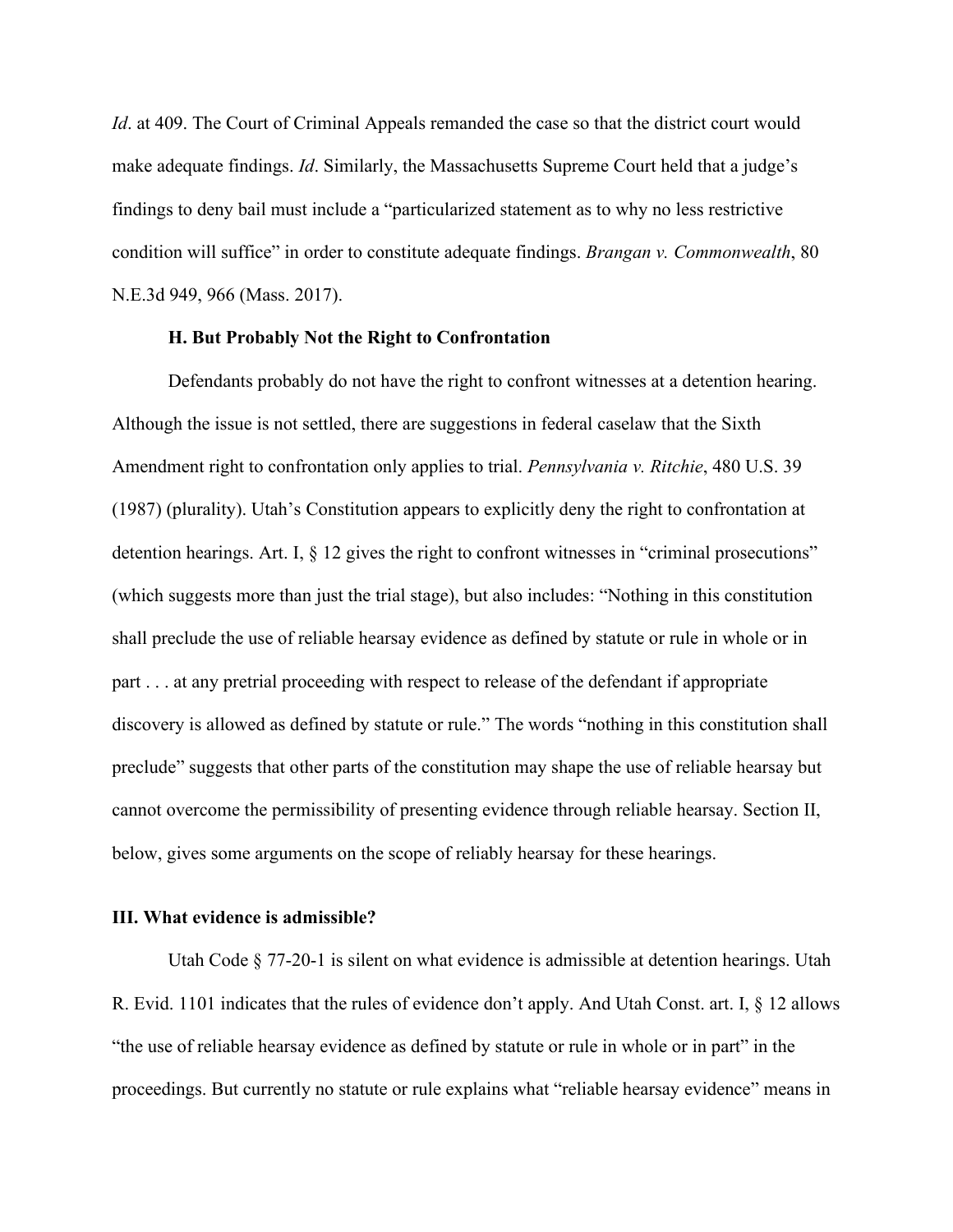these proceedings. In fact, Utah R. Evid. 1102(b), which includes "1102 statements" as a kind of reliable hearsay emphasizes, "For purposes of criminal preliminary examinations only, reliable hearsay includes. . ." (emphasis added). In other words, Rule 1102 is only instructive on the meaning of "reliable hearsay" for detention hearings, but it's not controlling on the issue.

In the absence of any rule or statute currently describing the meaning of "reliable hearsay evidence" one argument could be that the State may not present its evidence through reliable hearsay. However, Utah Const. art. I, § 12 merely states that "nothing in this constitution shall preclude the use of reliable hearsay evidence as defined by statute or rule" and says nothing about whether reliable hearsay must be defined by rule or statute *before* its admission. That said, the scope of reliable hearsay in other contexts is instructive. Rule 1102 is one useful source. Another is in probation revocation proceedings.

Unlike detention hearings, the right of confrontation applies to probation revocation proceedings. *Layton City v. Peronek*, 803 P.2d 1294, 1299 (UT App 1990) (citing *Morrissey v. Brewer,* 408 U.S. 471, 489 (1972). But before *Crawford v. Washington*, 541 U.S. 36 (2004), the Confrontation Clause was more closely tied to the meaning of reliable hearsay than the right of face-to-face confrontation. *See e.g. Peronek*, 803 P.2d at 1299. So although probation revocation proceedings discuss the meaning of reliable hearsay with respect to the otherwise irrelevant Confrontation Clause, their analysis on the meaning of reliable hearsay is nevertheless instructive, particularly in the absence of rule or statute governing the issue.

In *Peronek*, the prosecutor admitted a jailer's incident report in a probation revocation proceeding to show that the defendant had consumed alcohol through a lieutenant police officer who had no direct knowledge that the defendant consumed alcohol:

A critical component of the incident report was a record of an electronic breath analysis which allegedly demonstrated the presence of alcohol in defendant's bloodstream. Since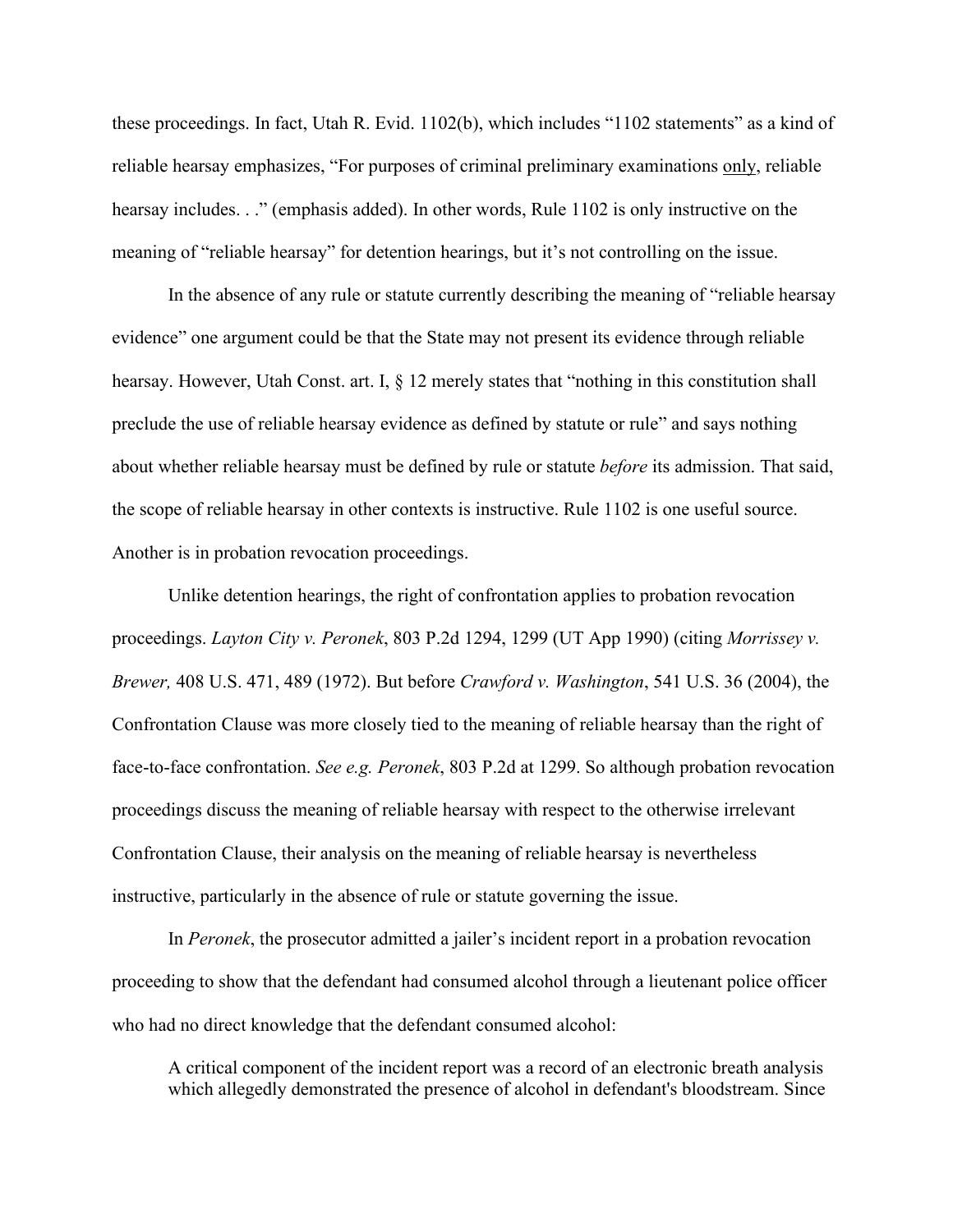the investigating jailer did not testify, and Lieutenant Cunningham had no personal knowledge of the incident, this was the only evidence which tended to show defendant had consumed alcohol. Nothing in the incident report itself or in Lieutenant Cunningham's testimony supported any inference that the device used to administer the breath test was functioning properly, or that the person administering the test had the appropriate skills to operate the device and interpret the results, or that the record card appended to the incident report was an accurate reflection of the device's readings.

*Id*. Because the officer had no direct knowledge of the information that the jailer knew the hearsay was deemed unreliable and required reversal. *Id*. at 1299-1300.

And in *State v. Tate*, the trial court unlawfully heard hearsay testimony regarding a forgery charge offered by the investigating officers of that offense whose only knowledge about the offense stemmed from statements of other individuals who had actual personal knowledge of the forgery. 989 P.2d 73, ¶¶ 2-4, 17 (UT App 1999).

*Peronek* and *Tate* stand for the proposition that hearsay evidence is unreliable if (1) the offeror has no personal knowledge of evidence, or (2) the offeror has knowledge of the evidence

but only through the statements of others.

Finally, persuasive authority offers another avenue to describe the meaning of reliable

hearsay. A particularly insightful case is *State v. Engel*, 99 N.J. 453 (1985).

In *Engel*, the trial court was found to have erroneously permitted hearsay testimony of a co-conspirator's confession in a capital felony detention hearing. *Id*. The New Jersey Supreme Court determined that the hearsay evidence could come in only if:

(1) the confession is more probative on the point for which it is offered than any other evidence that the State can procure through diligent efforts under all of the circumstances; and (2) the confession itself is sufficiently trustworthy or circumstantial corroboration of the confession renders it sufficiently trustworthy.

*Id*. at 468. *Engel* is a persuasive case for three reasons: (1) like Utah, New Jersey uses the "substantial evidence" standard, *see* fn. 2*, infra*; (2) the Utah Supreme Court has previously looked to New Jersey caselaw for persuasive authority on the structure of detention hearings, *see*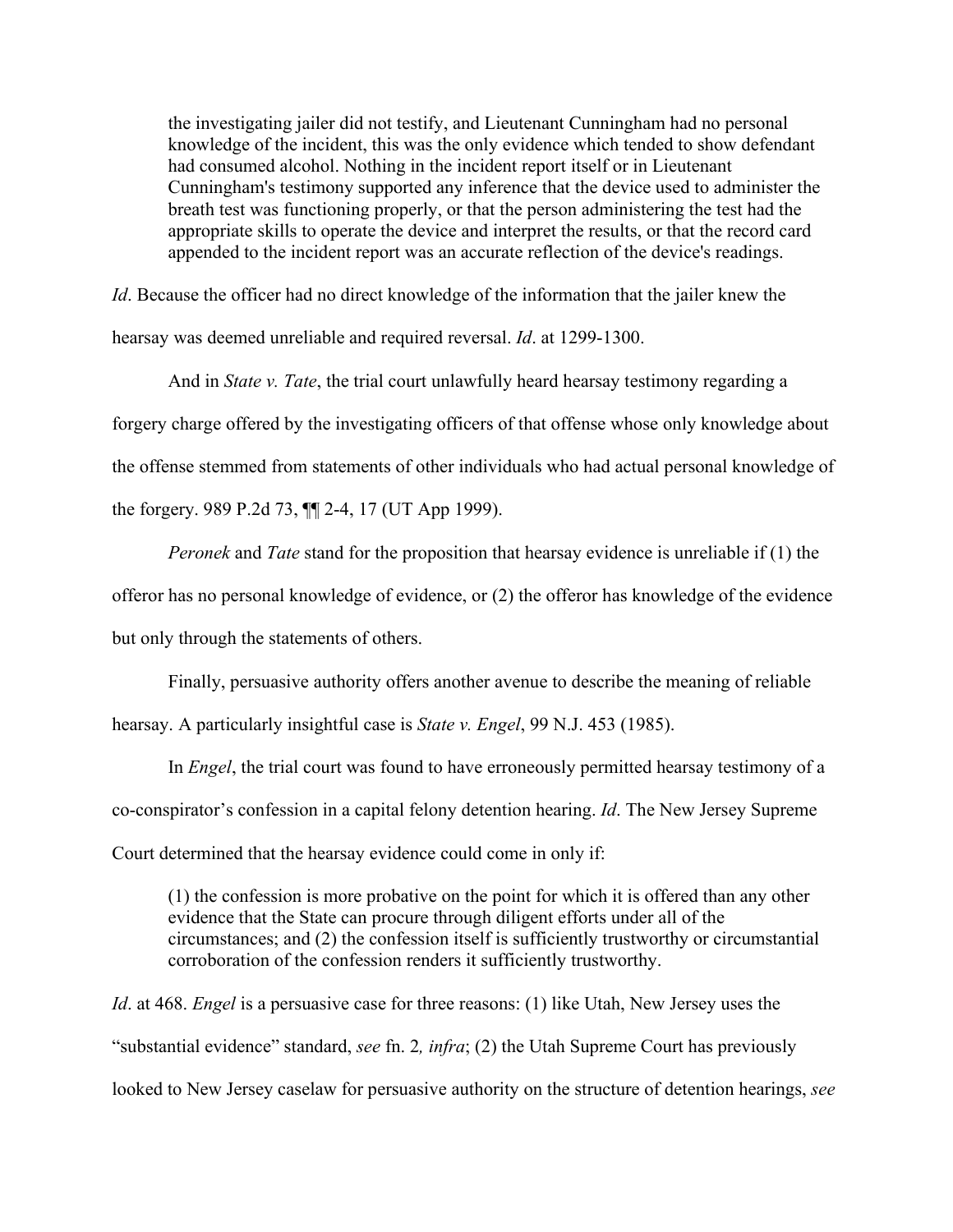*Chynoweth v. Larson*, 527 P.2d 1081 (Utah 1977); and (3) the test has some intuitive appeal to it for being both flexible and protective. As an additional point, the New Jersey test is grounded in "fundamental fairness." *Engel* at 472. And while the Utah Constitution specifically instructs that "nothing in this constitution shall preclude the use of reliable hearsay evidence as defined by statute or rule," Utah Const. art. I, § 12, it's difficult to imagine that Utah Courts would interpret "nothing in this constitution" so broadly as to violative of "fundamental fairness," provided that the *Engel* test is a persuasive one.

# **IV. What Does Substantial Evidence Mean?**

To detain someone without bail, the State must show that there is substantial evidence to support the charge. The test for substantial evidence is:

whether the facts adduced by the State, notwithstanding contradiction of them by defense proof, warrant the conclusion that if believed by a jury they furnish a reasonable basis for a verdict of [the offense]."

*State v. Kastanis*, 848 P.2d 673, 676 (Utah 1993), *quoting Chynoweth v. Larson*, 527 P.2d 1081,

1081 (Utah 1977) (emphasis omitted). The test is derived from a New Jersey case, *State v.* 

*Obstein*, 52 N.J. 516, 247 A.2d 5 (1968). A later New Jersey case, *State v. Engel*, 99 N.J. 453

(1985), offers some clarification on what this test means.<sup>[2](#page-11-0)</sup> Tailoring its holding specifically to

capital murder (the offense that was at issue in *Engel*), the court stated that substantial evidence

signifies:

that the evidence that is produced at the bail hearing pointing to the commission of the crime of capital murder must be cogent and persuasive. . . . [S]uch evidence demonstrate[s] both a likelihood of conviction and reasonable grounds to believe that the

<span id="page-11-0"></span><sup>2</sup> Under New Jersey, the test references two standards: that the "proof is evident" and "presumption great," *State v. Engel*, 99 N.J. 453, 453 (1985). At the time the Utah Supreme Court adopted the description of those terms from *Obstein*, Utah's constitution used the same language. *See Chynoweth v. Larson*, 527 P.2d 1081 (Utah 1977). The language was later updated by amendment to "substantial evidence," but as recognized in *Kastanis*, the updated language did not alter the standard. *State v. Kastanis*, 848 P.2d 673, 676 (Utah 1993). Therefore, while *Engel* uses the older, archaic language for "substantial evidence," its insight on the language given in *Obstein* is probative of the meaning that Utah adopted from *Obstein*.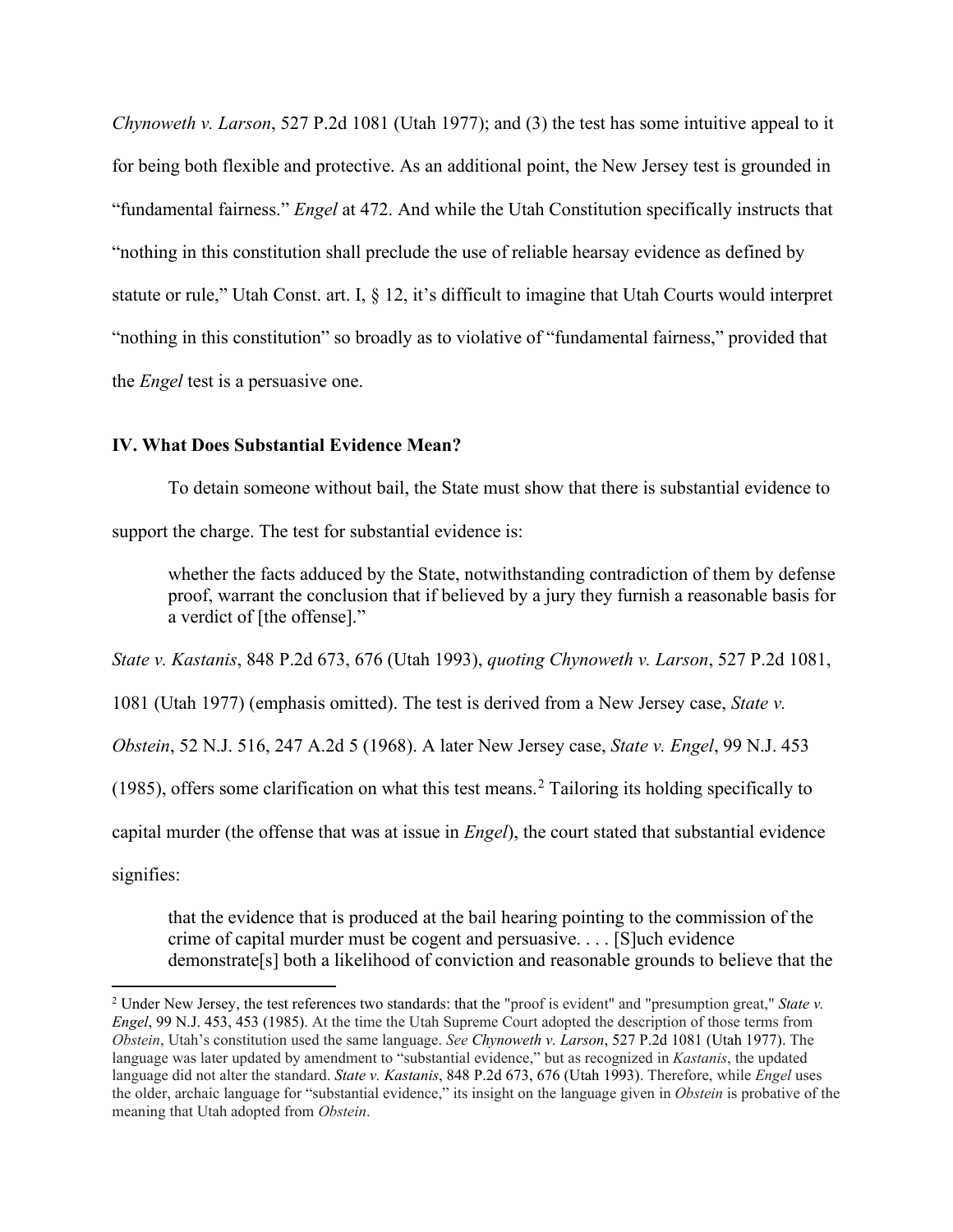death penalty may be imposed. . . . The quantum of evidence necessary to satisfy this standard has been described as a fair likelihood of conviction.

*Id*. at 459 (citation omitted) (quotation marks omitted).

It may also help to frame substantial evidence by reference to two other evidentiary standards frequently used in criminal proceedings: probable cause at a preliminary hearing and directed verdict at trial. Courts should interpret substantial evidence to be slightly higher than the standard for a directed verdict.

For preliminary hearings, "the prosecution must present sufficient evidence to support a reasonable belief that an offense has been committed and that the defendant committed it." *State v. Clark*, 2001 UT 9, ¶ 16 (citation omitted). This is lower than the standard for a directed verdict. *Id*. at ¶ 15. Credibility findings must be limited to whether the evidence is wholly lacking and incapable of reasonable inference to prove some issue which supports the prosecution's claim" *State v. Virgin*, 2006 UT 29, ¶ 24 (cleaned up). This requires the court to "view the evidence in the light most favorable to the prosecution" and resolving "all inferences in favor of prosecution." *Id*. (cleaned up).

To deny a directed verdict, the court must find "some evidence exists from which a reasonable jury could find that the elements of the crime had been proven beyond a reasonable doubt." *State v. Montoya*, 2004 UT 5, ¶ 29. The motion should be denied if the state has "established a prima facie case against the defendant by producing believable evidence of all the elements of the crime charged," when that evidence is "viewed in the light most favorable to the state." *Id*. (cleaned up).

Much like the standard for a directed verdict, the court must tie "substantial evidence" to whether the evidence, "if believed by a jury," would "furnish a reasonable basis for a verdict" of guilty. *State v. Kastanis*, 848 P.2d 673, 676 (Utah 1993). But unlike the standard for directed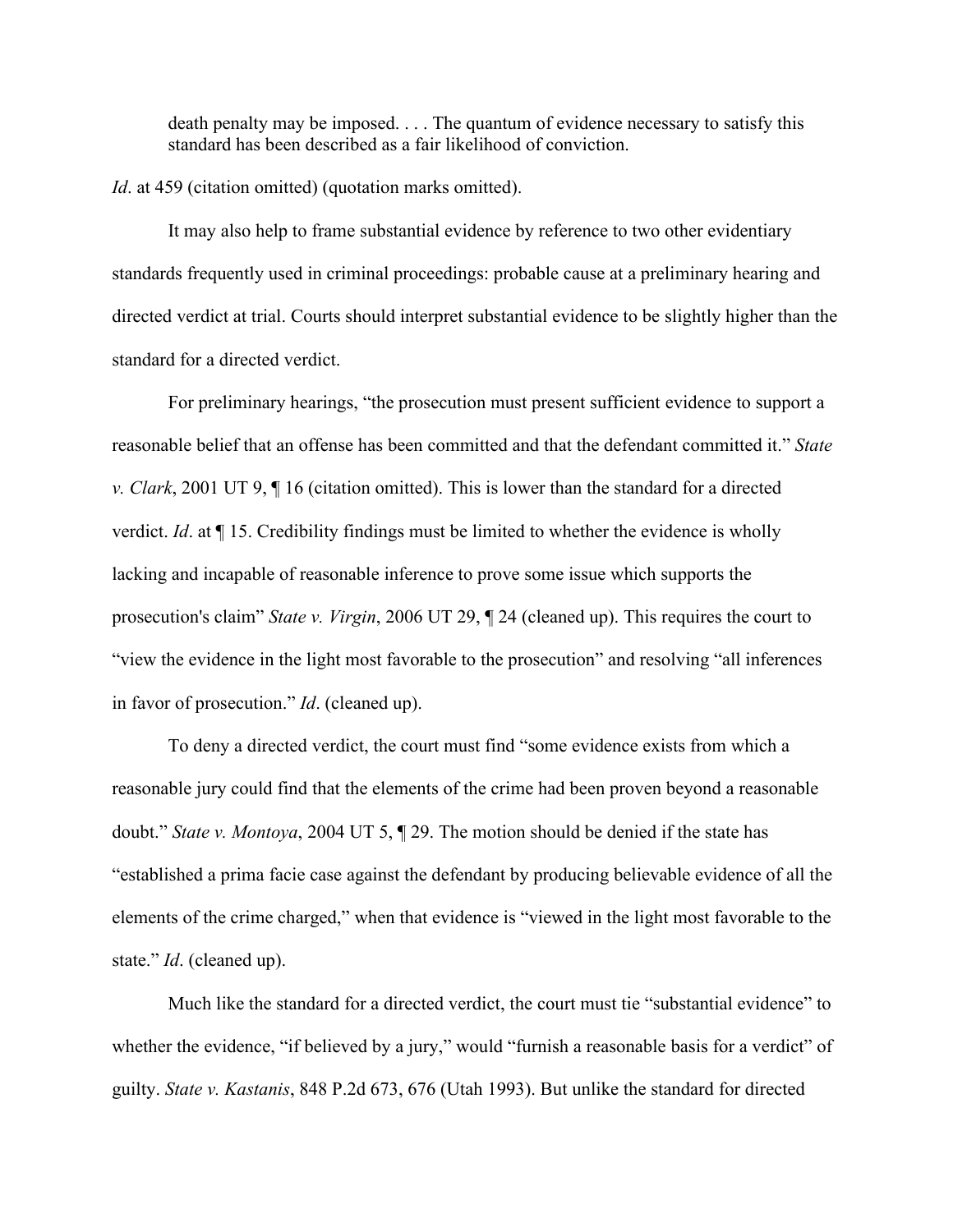verdict, the court may not weigh the evidence at a detention hearing in favor of the State; rather, the court must weigh the State's evidence in light of contradictory evidence produced by the defense. *Id*. Also notably, while the standard for directed verdict uses the language "some evidence" to describe the evidence that the prosecutor must present, the appropriate term in detention hearings is "substantial evidence," clearly indicating a higher burden.

This heightened standard of proof makes sense given the right at stake when compared with the low admissibility threshold. Pretrial liberty is a fundamental right. *Scott v. Ryan*, 548 P.2d 235, 236 (UT 1976). At risk is whether the State will incarcerate an innocent person until trial. Moreover, unlike the possibility of incarceration the flows from a conviction, a detention hearing lacks a number of procedural and substantive safeguards to shield a person from an unfair deprivation of liberty. There are no rules of evidence. Nor is there a right to confrontation. Without those safeguards, the burden on the State should be recognized as a high one.

### **V. What Does Clear and Convincing Evidence Mean?**

"Generally speaking, a burden of proof is an expression of society's tolerance for error in a particular realm of the law." Essential Botanical Farms, LC v. Kay, 2011 UT 71, ¶ 21. The clear and convincing standard is most notably associated in cases involving civil commitment, deportation, denaturalization, or where parental liberty interests are at stake." *Id*. The Utah Supreme Court has held that the best way to understand the standard is to resort to the "commonly understood meanings of the words 'clear' and 'convincing.'" *Id*. at ¶ 24. That said, Model Utah Jury Instruction CV118 may also be instructive:

CV118 Clear and convincing evidence.

Some facts in this case must be proved by a higher level of proof called "clear and convincing evidence." When I tell you that a party must prove something by clear and convincing evidence, I mean that the party must persuade you, by the evidence, to the point that there remains no serious or substantial doubt as to the truth of the fact.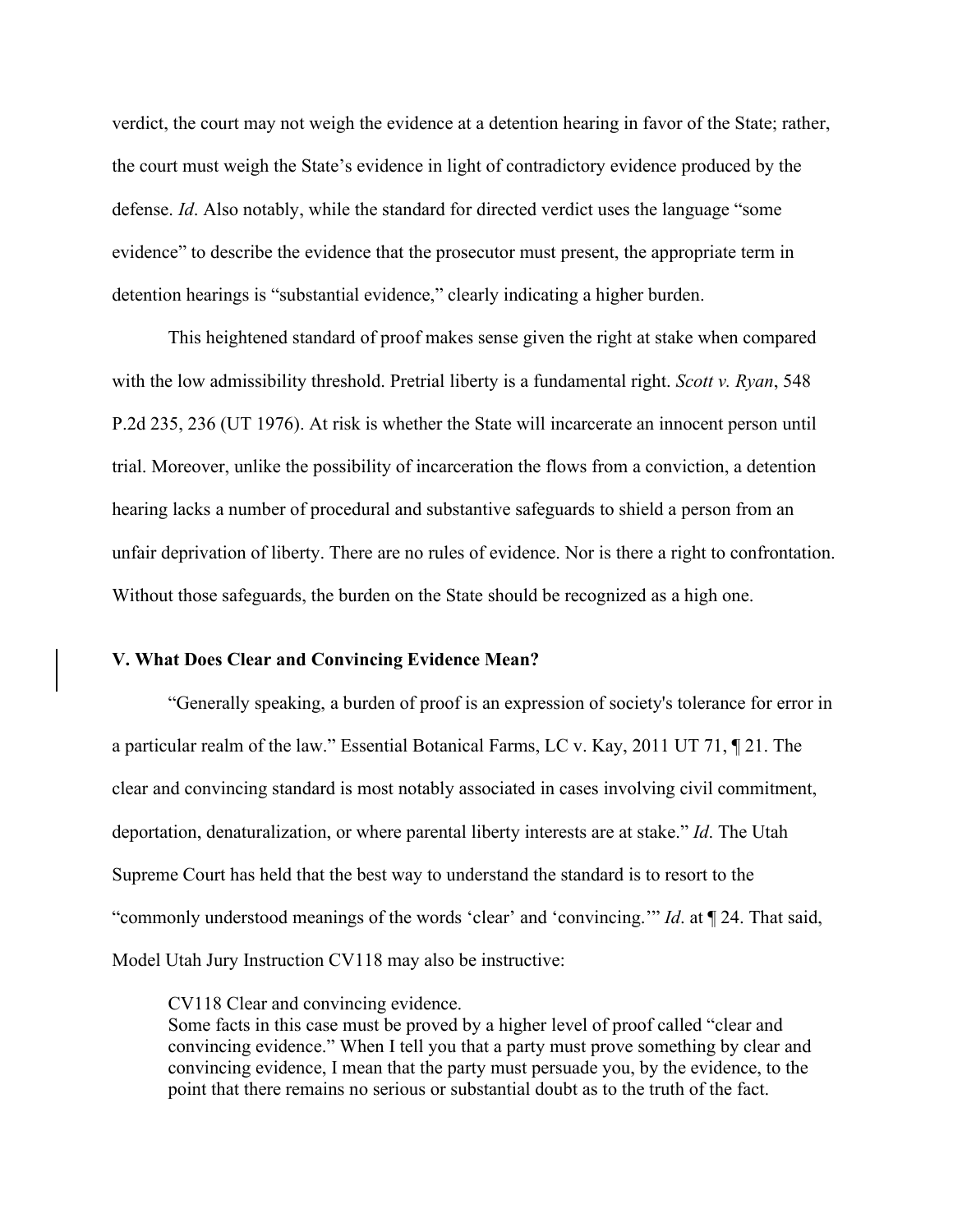MUJI 1st Instruction 2.19 (amended 9/2011). Here, the standard would mean something like, "the State must show clear and convincing evidence why the defendant, if released, would pose a *substantial* danger to another, or would be likely to *flee* the court's jurisdiction."

To elaborate, clear and convincing evidence may not be tied to the potential danger of others, but to a "substantial danger" to another. And it is not tied to the risk of non-appearance but to the risk that someone will "flee" the court's jurisdiction.

To the point of flight risk—failing to appear to court should not be confused with being a flight risk.

Scholars, judges, and legislative drafters often use flight and nonappearance interchangeably. But these terms are not coextensive. Flight risk is properly assigned to defendants who are expected to flee a jurisdiction. This is a small, and arguably shrinking, subcategory of a much larger group of defendants who pose risks of nonappearance.

Lauryn P. Gouldin, *Defining Flight Risk*, 85 U. Chi. L. Rev. 677, 682–83 (2018). While it is often assumed that defendants are more flee on serious felonies than other charges, one study showed that 83% of felony defendants released pretrial made all their court dates while only 3% were fugitive after a year. *Id*. at 689. In fact, "Nonappearance rates for those charged with lowerlevel felonies and misdemeanors are typically higher than for defendants charged with higherlevel felonies." *Id*. at 690. The reasons for a defendant's non-appearance vary considerably, but when "individuals who fail to appear inadvertently or for other nonwillful reasons are lumped in with other 'fugitives' and 'flight risks,' there is clear potential for mismanagement of the risks that are actually present." *Id*. at 730. And tools such as the PSA cannot distinguish "between types of nonappearance," making them weak indicators of actual flight risk. *Id*. at 720.

Many defendants lack the practical ability to pose a flight risk. In one case, a federal district judge declined to hold that a defendant was a flight risk, finding: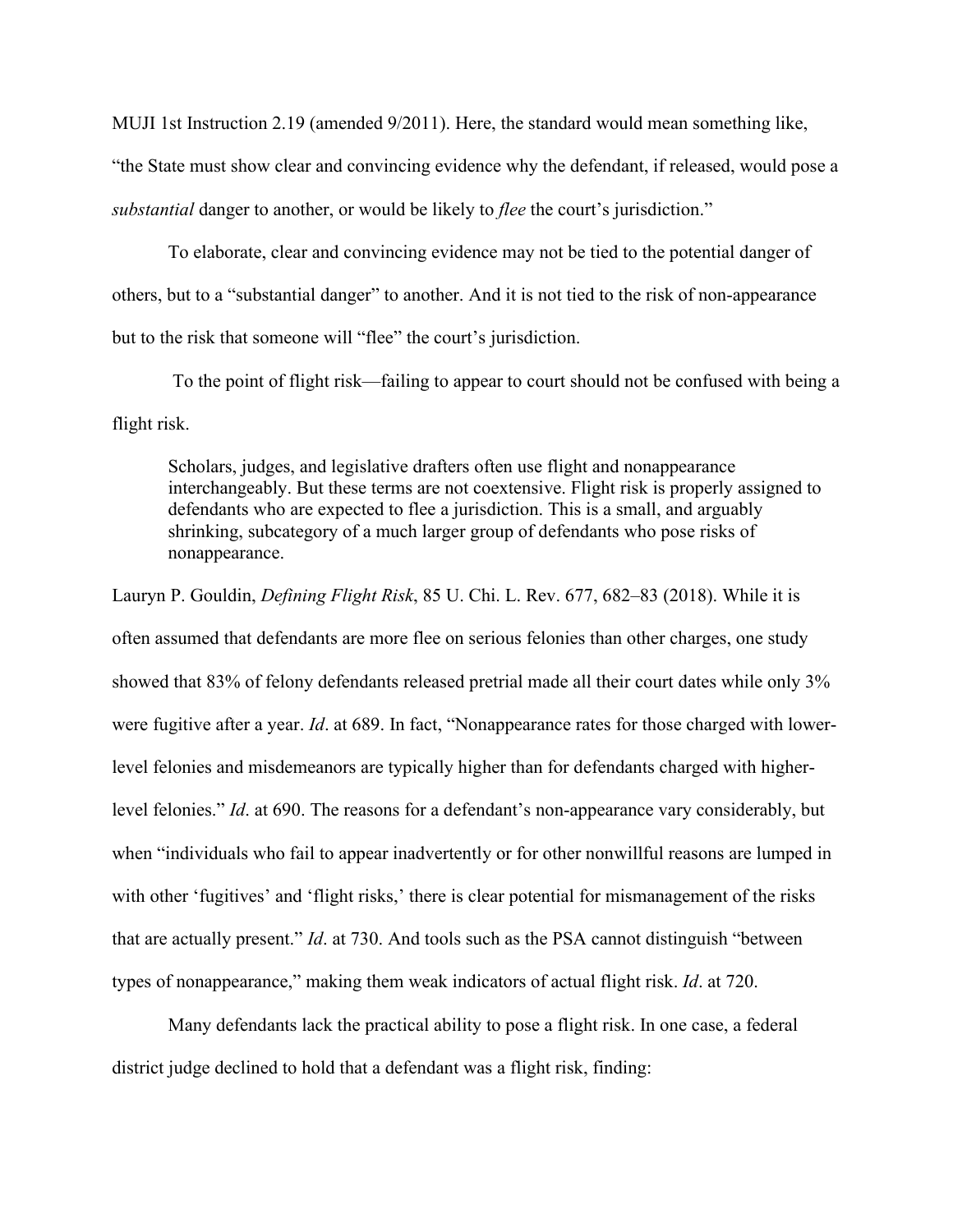Defendant has lived in the community his entire life, was employed for over a year and living with his girlfriend and their infant daughter until his arrest .... Contrary to the government's view, defendant is not a risk of flight. Offenders like defendant almost never flee; they have nowhere to go.

*Id*. at 710.

Even where a defendant has the means to constitute a genuine flight risk, there is an important distinction between being able to flee and having the intention to flee. *Id*. at 708. In *Truong Dinh Hung v. United States*, Justice Brennan was presented with a bail petition for a Vietnamese resident who had been charged with giving classified information to the Vietnamese ambassador in Paris. 439 U.S. 1326, 1327 (1978). The petitioner's bail had been revoked pending the outcome of an appeal on his conviction. *Id*. at 1326. While the facts that he was a non-permanent resident who maintained contacts with the Vietnamese ambassador to Paris indicated his capacity to flee, Justice Brennan held that there were a number of facts that made that possibility unlikely, particularly his extensive ties to his family and community in the United States. *Id.* at 1329. The Government's facts could not "establish any inclination on the part" of the defendant to actually flee. *Id*.

On the issue of substantial danger, a highly probative case is *State v. Wein*, 244 Ariz. 22, 31, 417 P.3d 787, 796 (2018), *cert. denied sub nom. Arizona v. Goodman*, 139 S. Ct. 917, 202 L. Ed. 2d 658 (2019). In *Wein*, Arizona's Constitution was amended to permit the categorical denial of bail for individuals charged with sexual assault so long as there is sufficient evidence to support the charge. *Id*. While acknowledging that a supported allegation of sexual assault may be a crime worthy of pretrial detention, the Court held that federal due process prohibits the categorical denial of bail without a showing that the categorical denial is narrowly tailored to the compelling government interests of preventing flight or protecting individuals in the community. *Id.* at 793. A supported allegation of sexual assault may suggest that the defendant poses a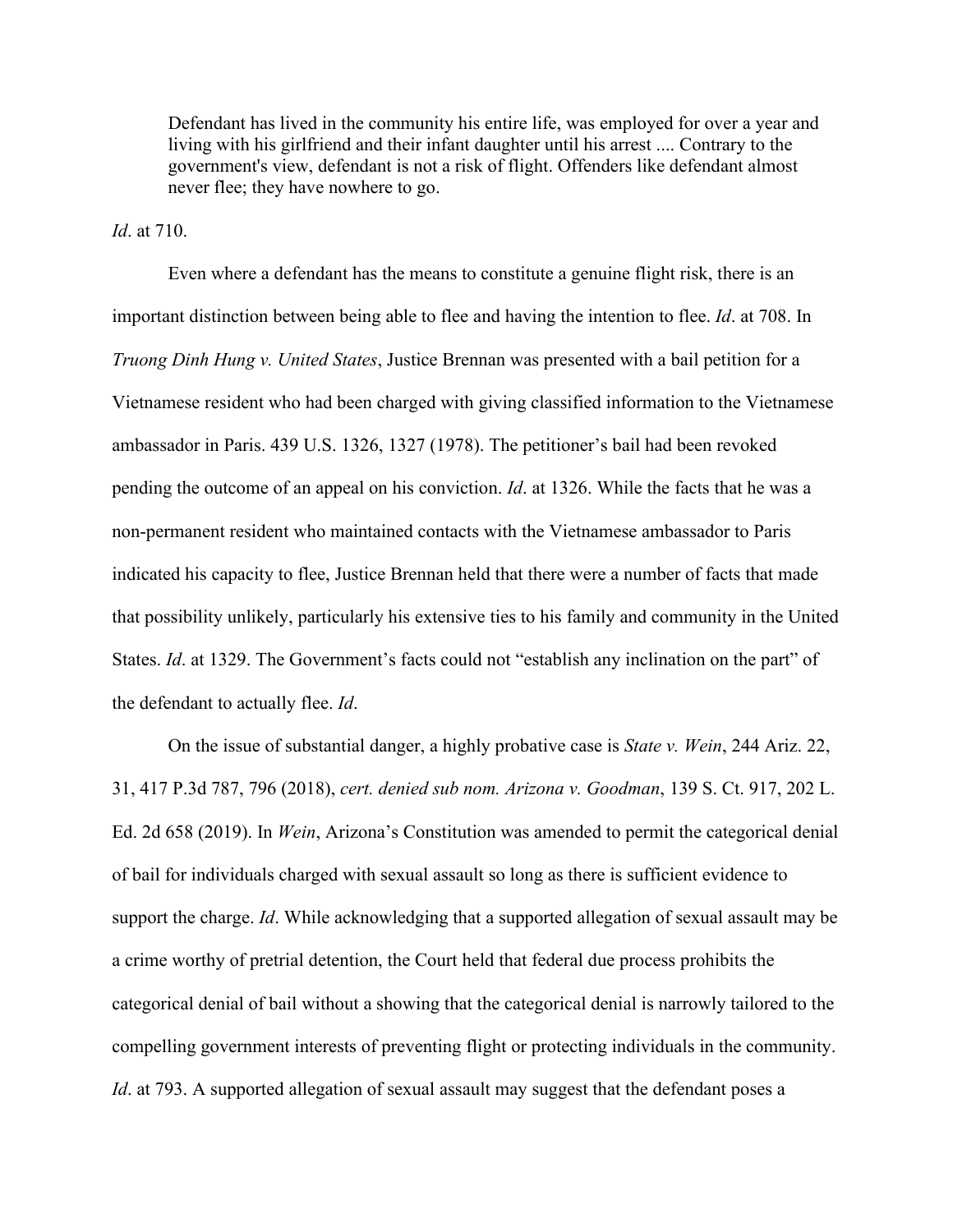dangers to another, but there is no firm evidence to suggest that people who commit sexual assault once are so likely to pose a future danger to others such that that they may be denied an individualized assessment of the actual risk they pose. *Id*. The Arizona Supreme Court distinguished sexual assault from capital offenses and felonies committed while on probation (both of which, like they are in Utah, do not require individualized assessments of risk) as being sufficiently narrowly tailored to categorical denials of bail. *Id*. at 796.

Although *Wein* does not speak directly to the "clear and convincing" standard for "substantial danger," it is illustrative of an important issue in these proceedings: the nature of the crime charged, standing alone, should not be *per se* evidence of a defendant's risk to others (except in capital offenses). That said, the facts of the crime charged, standing alone, still might be.

## **VI. How Does the Presumption of Detention Factor into Detention Hearings?**

Utah Code § 77-20-1(8) creates a presumption of detention for homicides and offenses for which life imprisonment may be the sentence (more simply,  $1<sup>st</sup>$  Degree Felonies). The presumption may be rebutted by evidence from the defense with specific conditions of release that will reasonably ensure safety to others, appearance in court, and integrity of judicial operations. *Id*. at (8)(c). That language indicates that the presumption of detention relates to the "clear and convincing evidence" prong of a detention hearing, not the "substantial evidence" prong.

The presumption of detention for certain qualifying offenses exists in federal courts as well. For example, in *United States v. Rodriguez*, the Second Circuit clarified that when the defendant bears a rebuttable presumption in detention hearings, the defendant bears the burden of production that, once met, triggers the State's burden of persuasion to overcome the defendant's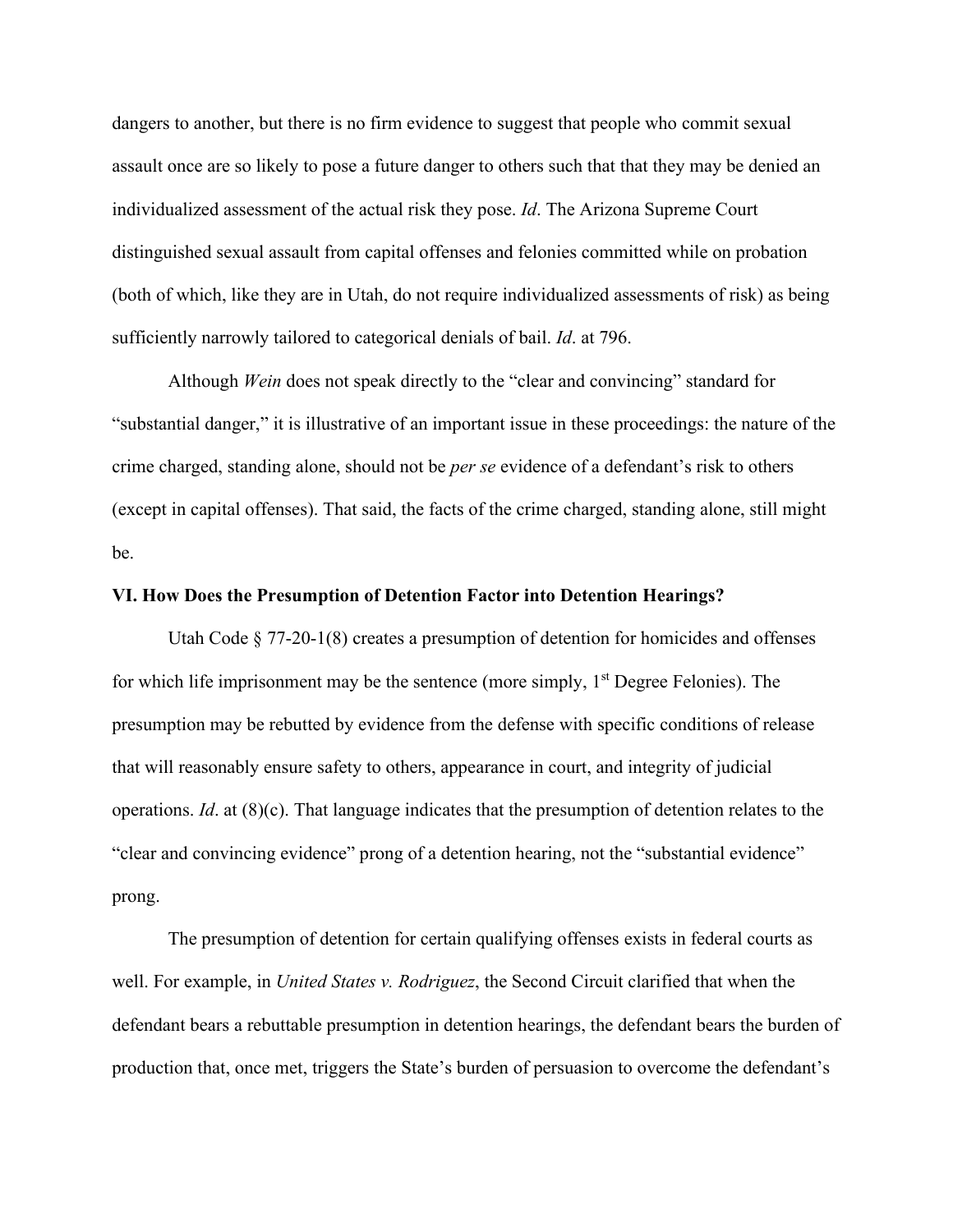evidence by a clear and convincing standard. 950 F.2d 85, 88 (2d Cir. 1991). That burden shifting approach makes sense in the federal system where the bail system is almost entirely controlled by statute, but the burden shifting approach is hard to reconcile with the right to bail under Utah Const. art. I, § 8.

Utah Const. art. I, § 8 creates a presumption of bail or release on all offenses except for certain qualifying offenses *after* the requisite evidentiary conditions are met. That frequently includes the prosecutor's burden to show that detention is necessary by "clear and convincing evidence." *Id*. at (c).

Placing a preliminary burden of production on the defendant clashes with the plain language of Utah Const. art. I, § 8; *see Scott v. Ryan*, 548 P.2d 235, 236 (UT 1976) ("Since the right to bail is a fundamental right, the State must sustain the burden of proving the accused is within one of the exceptions.").

To illustrate the problem, if, following the federal system, a defendant cannot meet their burden of production, Utah Code § 77-20-1(8) relieves the State of its constitutional burden to show that detention is necessary. That's problematic because Utah Const. art. I, § 8 makes clear that detention may occur only *after* the State meets its burden. Consequently, if the presumption of detention follows the federal system, a defendant charged with either a homicide or 1<sup>st</sup> Degree Felony may be deprived the process of law specifically required in the Constitution. Because the defendant could be deprived of forcing the prosecutor to meet their burden, the federal approach to the presumption of detention should be recognized as an unconstitutional implementation of the presumption.

A somewhat related law in Nevada was recently found unconstitutional by the Nevada Supreme Court. In *Valdez-Jimenez v. Eighth Judicial Dist. Court in & for Cty. of Clark*, 460 P.3d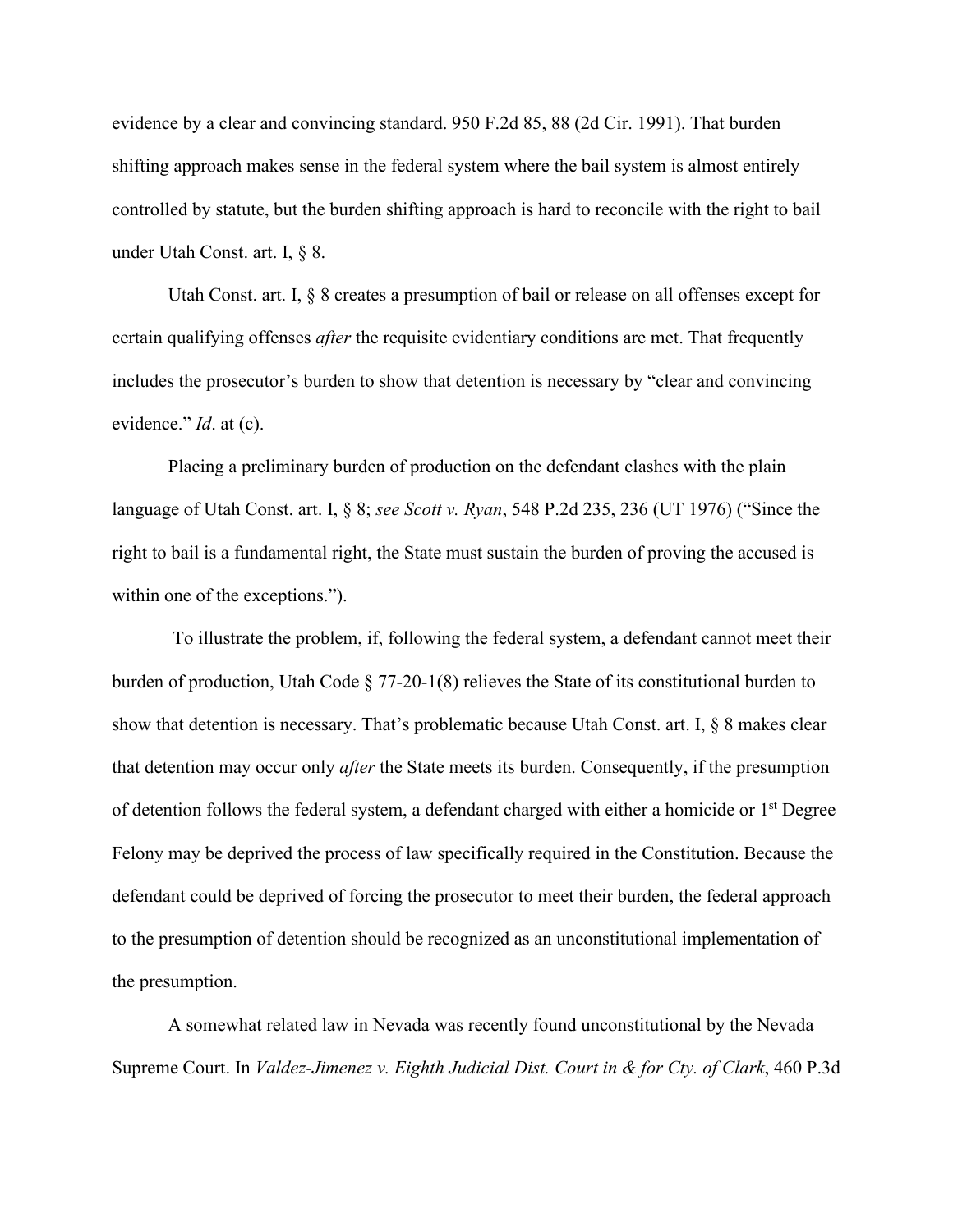976 (Nev. 2020), the court examined a Nevada law that created a presumption of monetary bail unless the defendant can show "good cause" as to why the defendant should be released without first paying bail. *Id*. at 987. The court determined that the law was unconstitutional because, among other reasons, the law "effectively relieves the State of its burden of proving that bail is necessary to ensure the defendant's appearance or protect the community." *Id*. Although Utah Code  $\S 77-20-1(8)$ 's presumption of detention may operate a differently than the Nevada law it is much more narrowly tailored to the most serious crimes—the issue is not necessarily what is the best public policy, but of what the plain meaning of the Constitution requires.

Because courts are required to resolve statutory interpretation in favor of constitutionality, *Vega v. Jordan Valley Medical Center, LP*, 2019 UT 35, ¶ 12, one solution may be to apply the presumption of detention after the State has met its evidentiary burdens to qualify for a no-bail detention. Notably, Utah Code  $\S$  77-20-1(7) states that once the State has met its evidentiary burdens, the court *may* detain the defendant without bail. In other words, the decision to detain becomes discretionary after the requisite findings. A presumption of detention would instruct courts that they must use their discretion to detain the defendant unless the defendant can rebut the necessity of the detention. That interpretation resolves the ambiguity.

However, another example reintroduces the ambiguity. There's a presumption of detention for homicides, include negligent homicide, a Class A misdemeanor. But a person cannot be held without bail on non-domestic violence misdemeanors. *See* Utah Code § 77-20-  $1(2)(e)$ , The presumption of detention under this circumstance suggests a presumption of detention on bail; meaning, it is presumed that the defendant must bail out to secure his or her release. That presumption resolves the ambiguity as well, but only if bail is set at an affordable amount. If the court were to set unaffordably high bail on a Class A misdemeanor, Utah Code  $\S$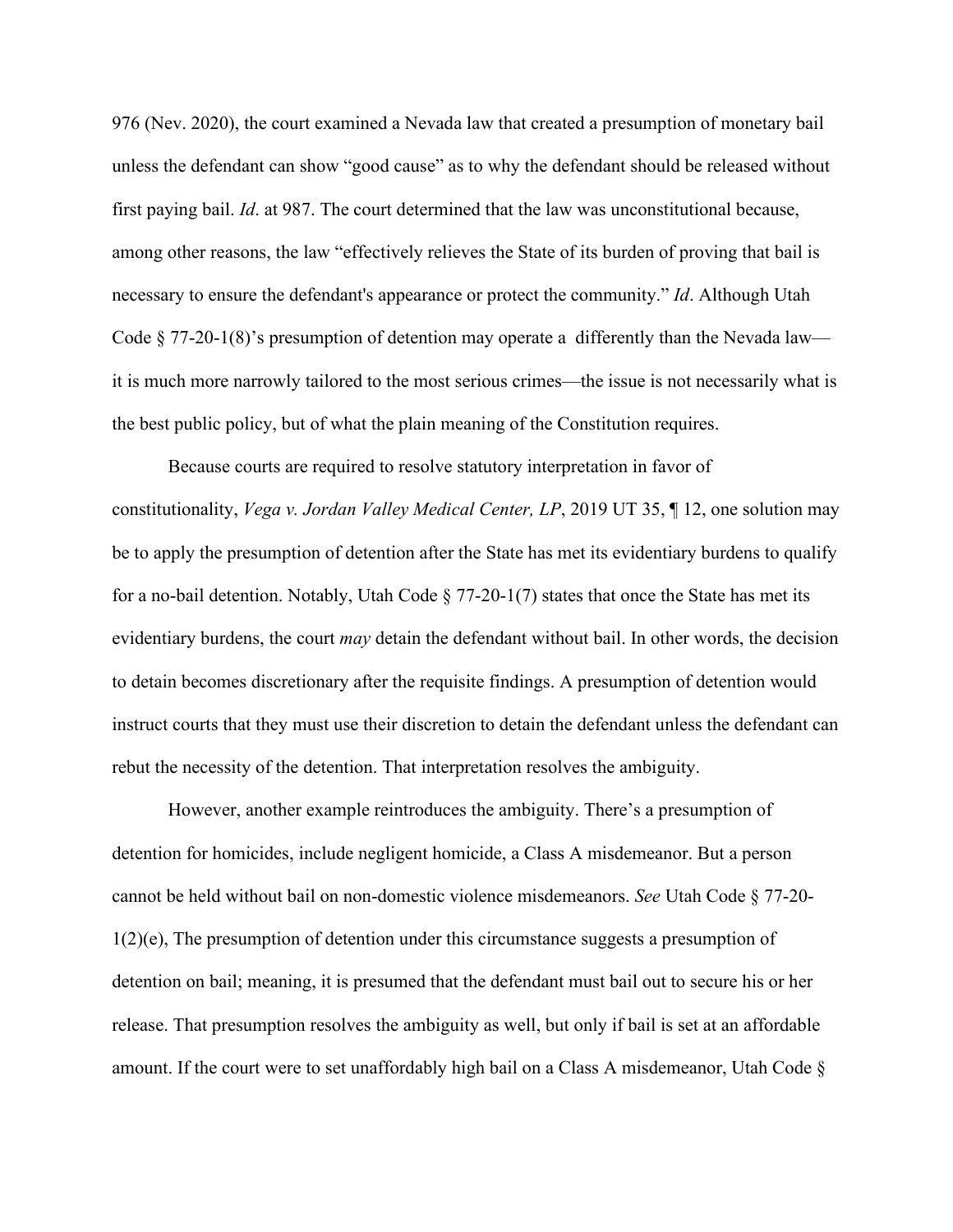76-5-206, the defendant would suffer an unconstitutional deprivation of liberty. Other jurisdictions have recognized that unaffordable bail constitutes a *de facto* detention order. *See e.g. Brangen v. Commonwealth*, 80 N.E.3d 949, 963 (Mass. 2017). A *de facto* detention order creates significant harm to the defendant because the deprives the defendant of the constitutional and procedural safeguards that come with a detention hearing, particularly an evidentiary hearing with a clearly defined standard of proof, and the right to appeal. Utah Code  $\S 77-20-1(13)$ (creating a right to appeal a detention order).

The Massachusetts Supreme Court has held that a *de facto* detention order is permissible under its constitution so long as the defendant is afforded the same rights and procedural safeguards that would come from an actual detention order. *Brangen*, at 963. Comparatively, the New Mexico Supreme Court has held that *de facto* detention orders are outright impermissible. *State v. Brown*, 338 P.3d 1276, 1292 (N.M. 2014). Those two courts take different avenues to reach essentially the same conclusion: detention on bail cannot sidestep the constitutional safeguards that come with pretrial detention.

Put simply, a presumption to detain for negligent homicide only avoids constitutional pitfalls if the presumption merely means that the defendant should secure his or release with monetary conditions unless the defense can show that monetary conditions are not appropriate for release.

A third way in which the presumption of detention may apply—and notably, none of the three proposals are mutually exclusive—is to the scheduling of a detention hearing.

Upon filing a motion for pretrial detention, the court may delay ordering a pretrial status order and detain the defendant until after a detention hearing so long as:

(A) the prosecutor's motion states a reasonable case for detention; and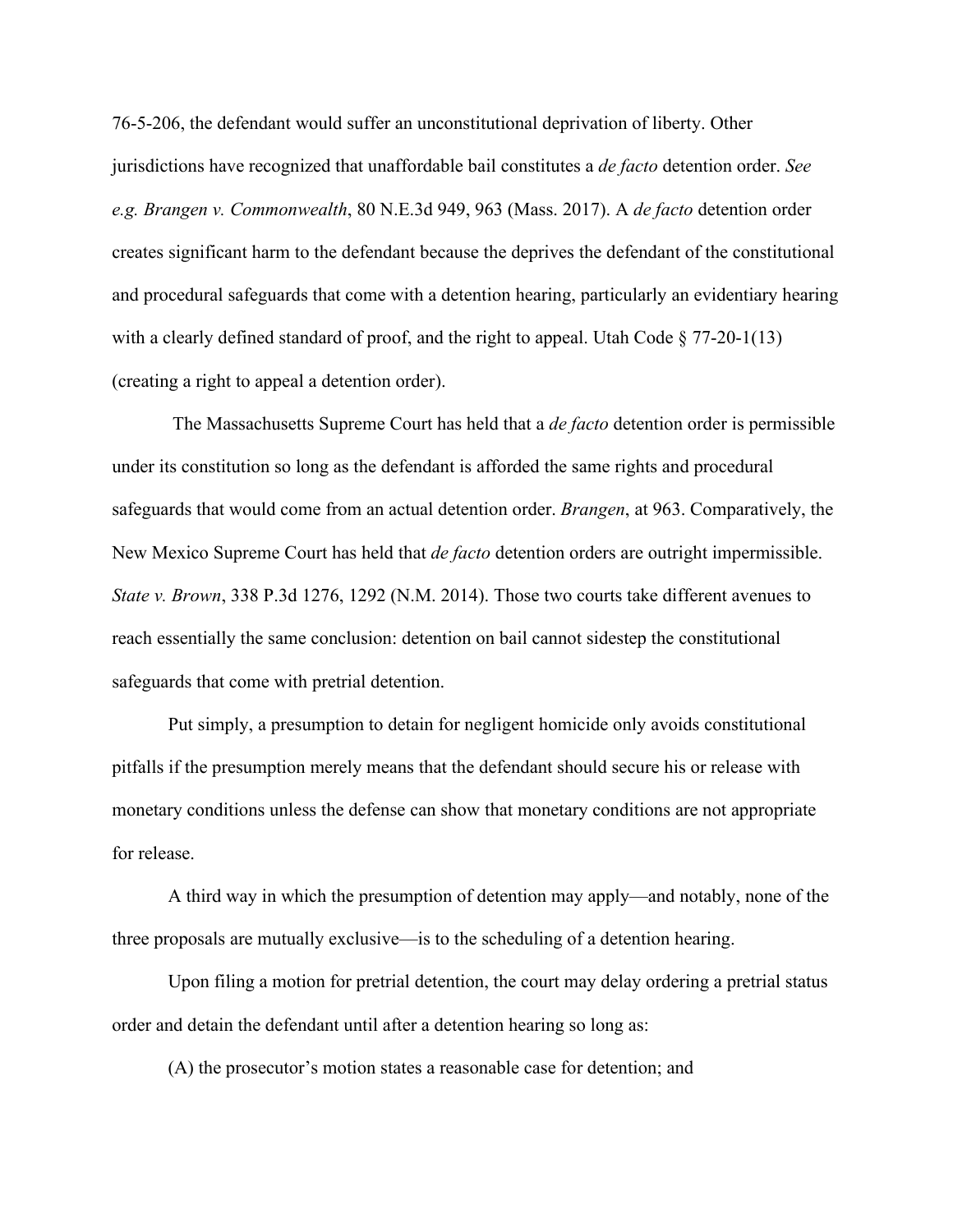(B) detaining the defendant until after the motion is heard is in the interests of justice and public safety.

Utah Code  $\S 77-20-1(3)(c)(ii)$ . If the motion does not meet those requirements, the court could decide to release the defendant pending the detention hearing. However, the presumption to detain for homicides and 1<sup>st</sup> Degree Felonies may mean that the judge should presumably detain the defendant even if the prosecutor's motion fails to sufficiently plead (A) and (B) and absent the defendant's ability to overcome the presumption.

## **VII. First Impression Strategy to Defeating Substantial Evidence**

This section will receive further updates as more detention hearings are heard. For now, because the State may present evidence in the form of written documents, the defendant's ability to attack the credibility of the State's evidence is low. One solution is to use contradictory testimony from the defendant (who is often the only witness that the defense could use). But putting the defendant on the witness stand may creates potentially incalculable risks.

It's possible that the State may not be permitted to admit a defendant's statements at a detention hearing as substantive evidence in trial for that offense. *See Simmons v. United States*, 390 U.S. 377, 394 (1968) (holding that a defendant's statements made in probable cause evaluation for a motion to suppress may not be substantively admitted against him at trial over the defendant's objection). Even if that limitation applies to detention hearings, the statements could be used as impeachment at trial and to energize the prosecution to conduct further investigations.

Another solution would be to create a written statement on behalf of the defendant about the incident. The defendant's statement could be submitted into evidence without opening them to questioning, and it can be tailored to mitigate the harms of revealing defense's trial strategy.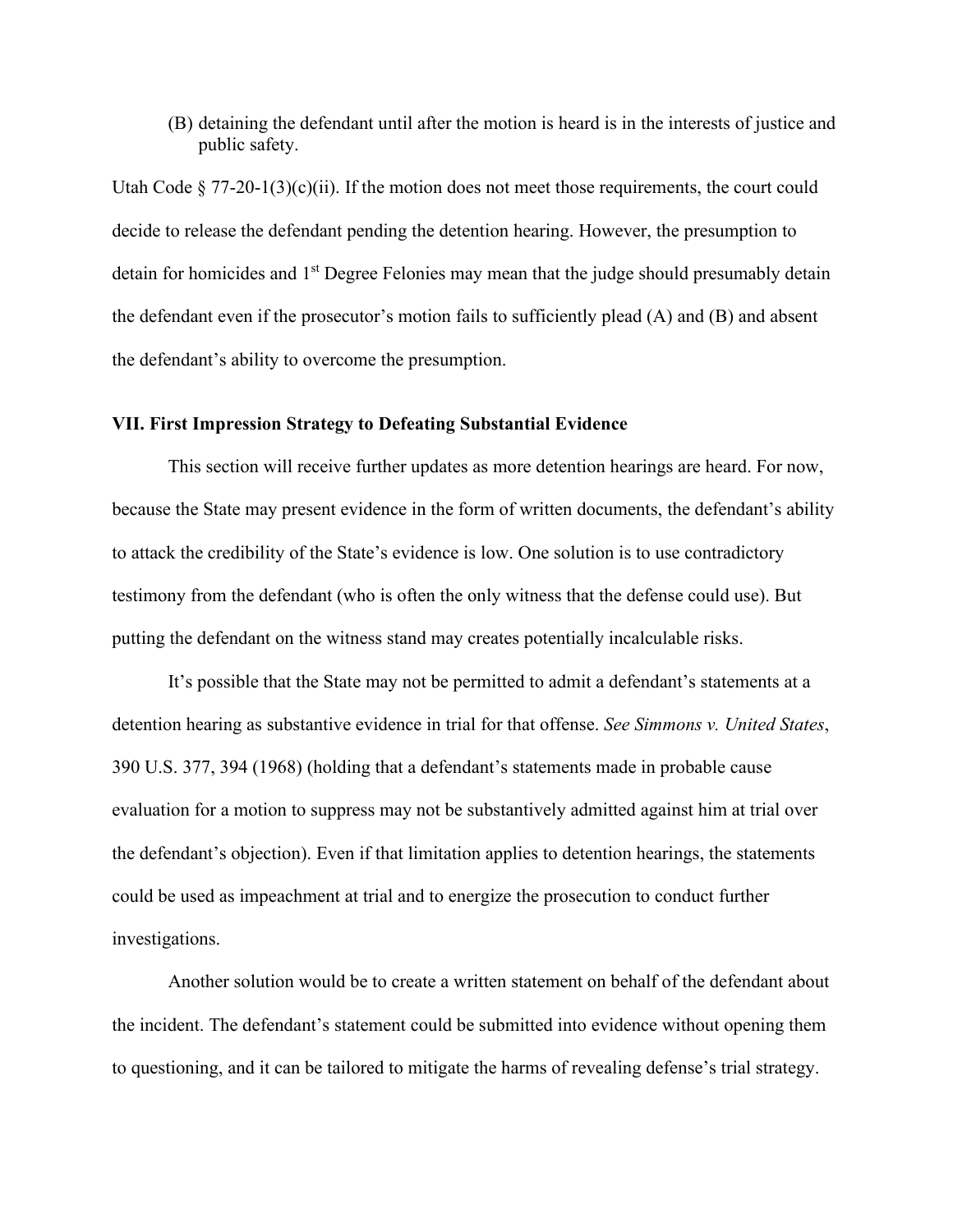Additionally, some care should be taken when the State presents live witnesses for cross examination. It's entirely foreseeable that a witness may testify for the State a detention hearing but be declared unavailable by the time of trial. Under Utah R. Evid. 804, the transcript of the witness's testimony may be admissible at trial because the defense had a prior opportunity to cross examine the person at the detention hearing. However, under both Utah R. Evid. 804 and the Confrontation Clause, that transcript may be inadmissible if the defense can show that that the opportunity and motive to cross examine at the detention hearing was different than that at trial. Defense should consider making a protective statement on the record of a detention hearing such as, "No more questions your honor, but I will note for the record that because this hearing was quickly set and discovery is not yet complete, I have not conducted the sort of cross examination I would do if this was a trial."

## **VIII. First Impression Strategy to Defeating the Clear and Convincing Standard**

This section will receive further updates later. In the meantime, a useful resource for attacking this portion of the detention hearing comes from the New Jersey Pretrial Justice Manual. https://www.nacdl.org/getattachment/50e0c53b-6641-4a79-8b49-c733def39e37/thenew-jersey-pretrial-justice-manual.pdf. These suggestions include being prepared to explain a bad PSA and having in mind specific conditions of release to propose to the court. So long as defense can offer plausible release conditions and put the prosecutor through the burden of arguing, at a clear and convincing burden, why those conditions would be futile, then defense may be highly effective at the hearings.

# **IX. Appeal – to be added later**

A. Right to appeal